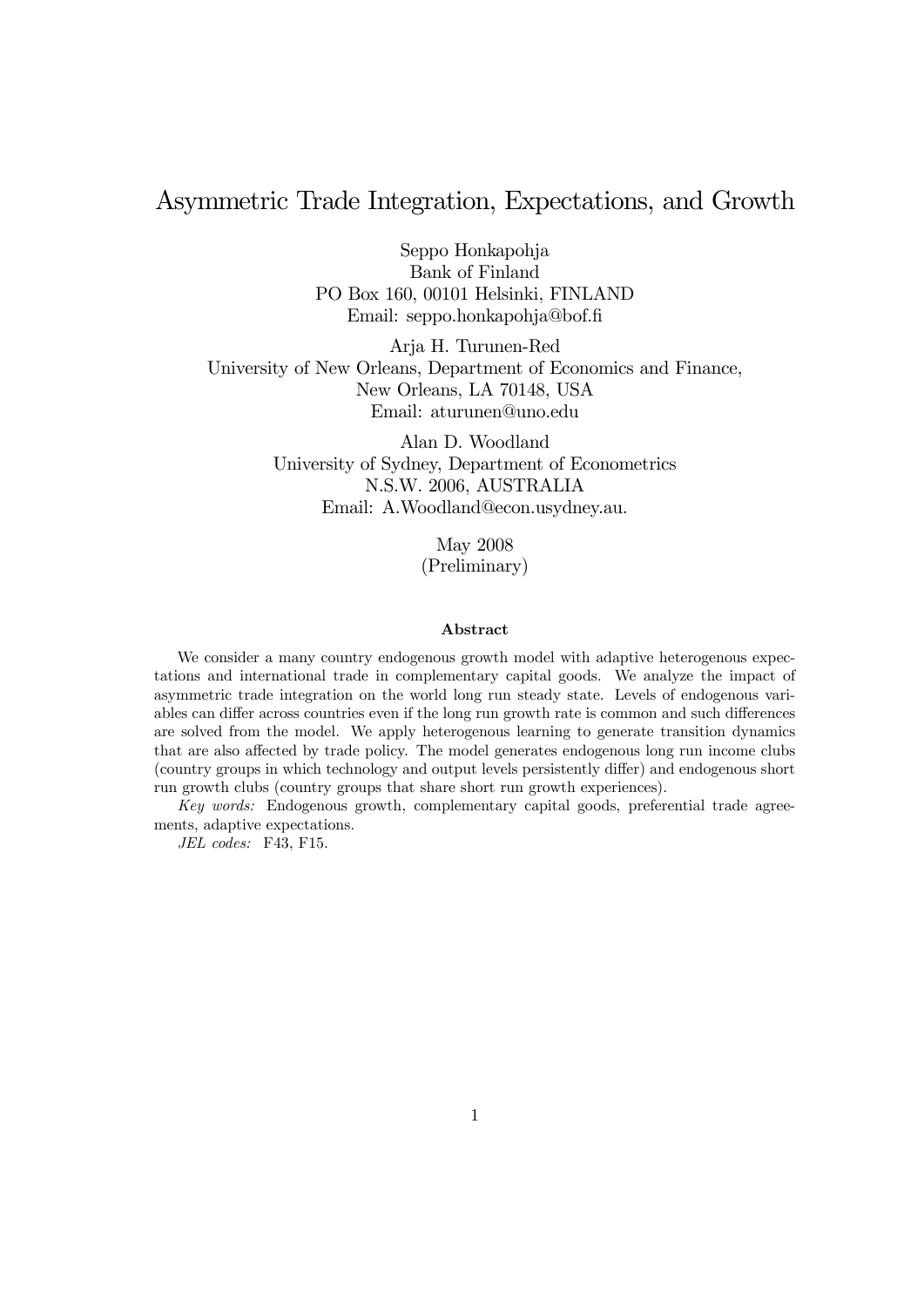## 1 Introduction:

The impact of international trade on economic growth is a topic of empirical and policy importance that has attracted much attention in economic literature. The proliferation of preferential trade agreements (PTAs) over the last fifteen years has motivated new interest in asymmetric trade integration but less attention has been directed toward its dynamic impact.1 In this paper, we present an endogenous growth model that we then apply to analyze these dynamic effects.2

We expand the closed economy growth model of Evans, Honkapohja and Romer (EHR) (1998) and the two country symmetric trade model of Honkapohja and Turunen-Red (HTR) (2002). We include several countries that may differ from each other in terms of trade policy, size, cost of innovation, and overall productivity of resources. The inclusion of three or more countries allows us to study effects of trade integration on several levels but our main attention is directed toward understanding the growth impact of PTAs in which two or more countries form a trade bloc against the remaining outsiders. Direct effects of PTAs can be usefully isolated if countries are restricted to be structurally symmetric. We can then ask whether, e.g., a customs union that raises a common trade barrier against the rest of the world inevitably slows down long run growth in the world. Whether such an PTA may benefit the member countries by providing an asymmetric, even if transitory, boost in growth is also of interest.

Structural asymmetries between countries in size, cost of innovation, and factor productivity allow for the possibility that PTAs may either exacerbate or mitigate the growth impact of other fundamental differences. Notably, empirical evidence suggests that growth effects of PTAs are asymmetric: agreements that take place between advanced industrialized countries ("North-North" PTAs) appear to be growth enhancing for members whereas the growth impact of mixed "North-South" PTAs is inconclusive and, for "South-South" agreements, even negative (Berthelon (2004)).

In its basic structure, our model is analogous to other "idea" growth models. Three production sectors are included (production of aggregate consumption, invention of new capital goods, production of capital goods) and the source of growth is the endogenous invention of new intermediate capital goods. Following EHR, we assume that intermediate capital goods are complementary to each other in final production and, as in HTR, countries are connected through trade in capital good varieties. Each new innovation contributes to the output of the final consumption commodity and, because of the complementarity of capital goods, improves the marginal productivity of other capital goods. This raises the productivity and value of new capital goods over time and provides increasing incentives for innovation. Balanced growth is nevertheless obtained because the cost for innovation also increases as technology advances. The cumulative investment in innovation and production of capital goods defines the stock of aggregate capital in each time period. A production possibility frontier between this aggregate capital and consumption yields an endogenous opportunity cost for aggregate capital that increases as production of capital goods and innovation expand.

There are several aspects to the growth process that we consider. First, we characterize the steady states of the model. These define the pace of technological advance in the world and thus

<sup>&</sup>lt;sup>1</sup>The term asymmetric trade integration here encompasses all PTAs involving trade policy (e.g., free trade areas and customs unions). We do not consider economic unions that include joint decision making regarding monetary policy, factor movements, or other institutional arrangements.

<sup>2</sup>Comprehensive discussions of static effects of PTAs can be found in Baldwin and Venables (1995), Bhagwati, Greenaway and Panagariya (1998), and World Bank (2005). PTAs as "stumbling blocks" for multilateral trade liberalization have been recently discussed in Limao (2006).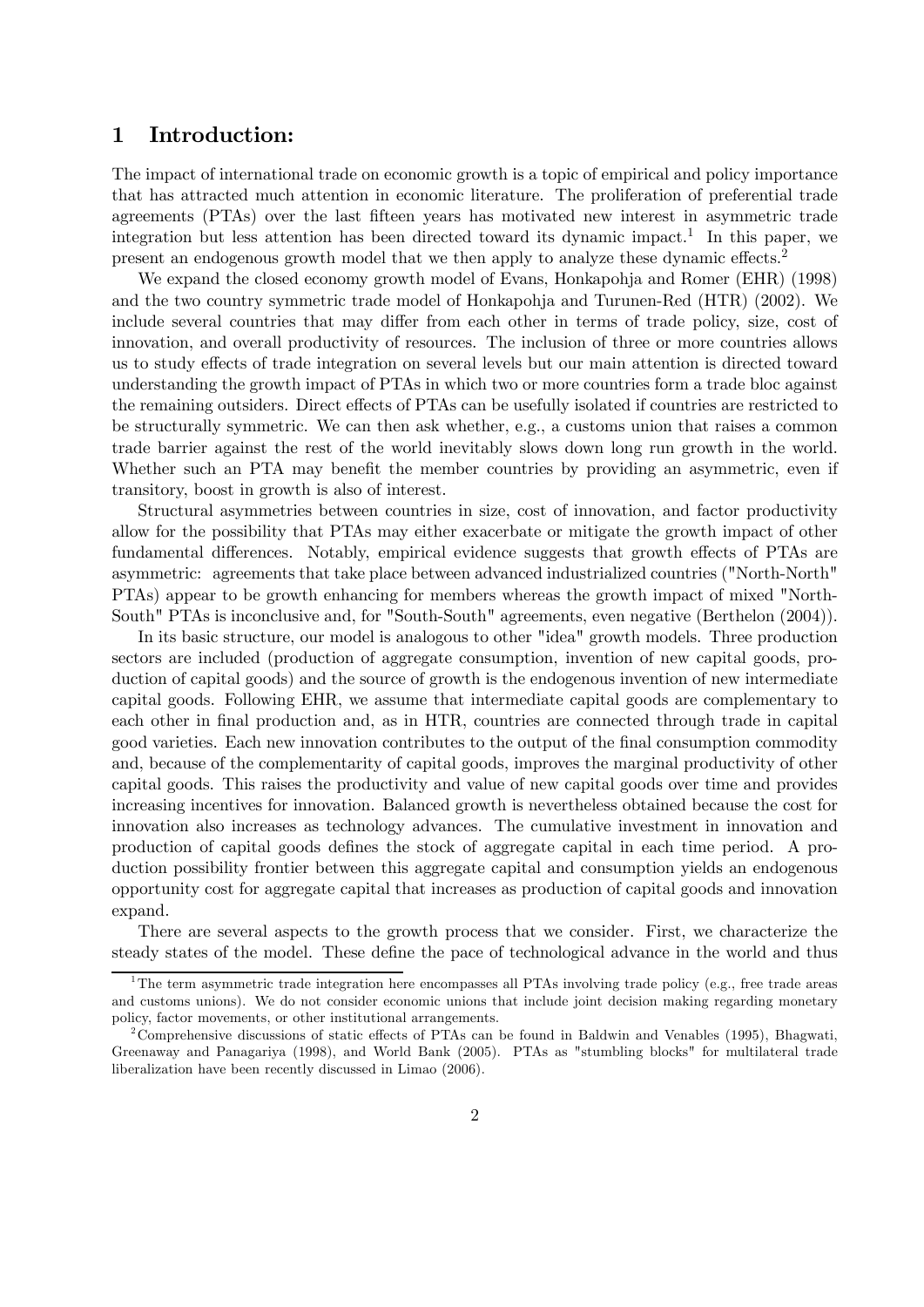yield a common rate of long run growth for all countries. This common rate of long run growth is affected by all symmetries and asymmetries between countries, including asymmetries in trade policy (PTAs). Secondly, levels of endogenous variables can differ across nations even if the long run growth rate is common, and any such differences are solved from the model. Country-specific values of a growth multiplier convert asymmetries in trade policy (PTAs) and other exogenous differences between countries into endogenous long run "income clubs"; countries in such clubs exhibit common long run growth but persistently differ in levels of technology and output. A trade bloc that raises its trade barrier against the rest of the world has a negative effect on the technology levels of the outsiders, while retaliation by the nonmembers of an PTA alleviates losses.

Thirdly, we augment the model with transition dynamics that generate short run differences in growth without violating the common long run growth prediction. We assume that individuals observe current values of economic variables and form expectations that are adjusted as the economy evolves; in this process, errors in expectations are used so as to learn about the future course of the economy. Steady states that are approached through such learning dynamics are called stable with respect to learning.<sup>3</sup>

Adjustment of expectations may not be symmetric across countries. Learning heterogeneity is particularly natural when structural heterogeity exists as is the case in our model.4 Honkapohja and Mitra (2006) have studied stability conditions for learning dynamics in the presence of structural heterogeneity. In the present context, their results suggest that any asymmetries between countries (including PTAs) will affect national transition dynamics. This suggests that endogenous (steady state) income clubs that involve persistent differences in the level variables across countries and arise from exogenous and policy asymmetries can be associated with short run differences in growth rates (endogenous "growth clubs"). The observed relatively slow growth of some low-income countries (that violates the Solow type convergence hypothesis) may thus at least partly reflect heterogenous learning and associated transition dynamics.

Related Literature: The theoretical and empirial literature that directly addresses dynamic effects of PTAs is rather sparse. The single theoretical treatment of asymmetric trade integration is by Walz (1997, 1999). The Walz model is built on the Grossman and Helpman (1991) approach and therefore differs from ours in several respects. The significant recent empirical study of the growth effects of PTAs is Berthelon (2004). Berthelon constructs an explanatory variable that takes into account the extent of the new market that is made accessible through the PTA. Berthelon obtains that the market size of the partner countries matters and that PTAs contribute positively to growth. North-North type agreements are found to be most potent in improving growth, while the evidence for South agreements suggests that the growth impact may even be negative.<sup>5</sup>

Other literature that does not consider PTAs but discusses related themes includes recent work on international income and growth differences. Waugh (2007) uses a static general equilibrium model to quantify the contribution of trade to relative incomes of countries. His results indicate that asymmetries in trade costs with poorer countries facing higher costs for exports have a significant impact on relative incomes. A large literature addresses the cross-sectional distribution of income across countries and the observed lack of convergence in incomes and growth between the poorest and richest nations. Pritchett (2000, 2006) has argued that the large differences in incomes

 $3$ See Evans and Honjapohja (2001) for a thorough discussion of learning dynamics.

 ${}^{4}{\rm Pf}$ ifar (2007) presents evidence of expectational heterogeneity in the United States.

<sup>&</sup>lt;sup>5</sup>Kali, Mendez and Reyes (2007) find that the structure of a country's trade pattern affects growth.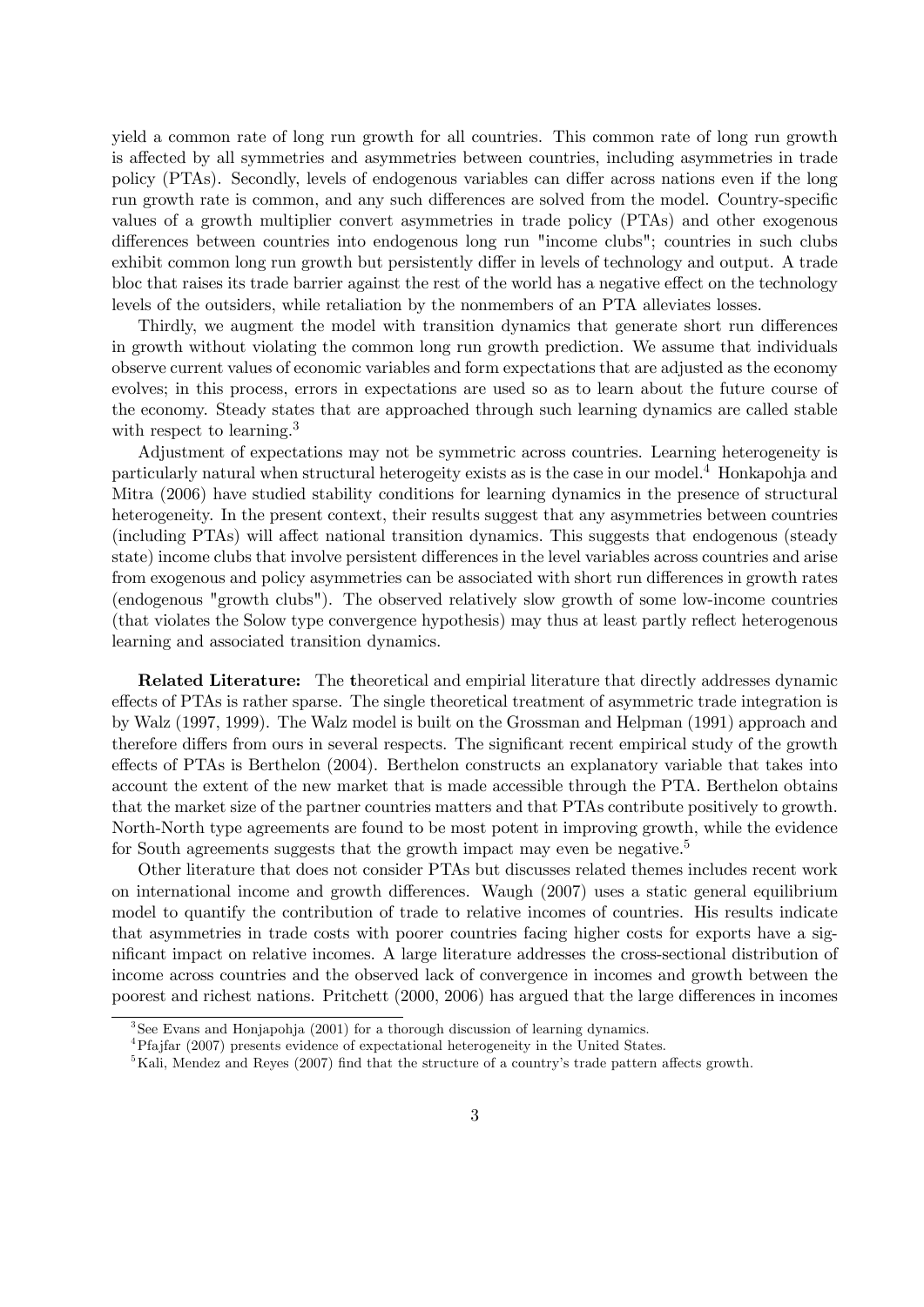and growth can be understood in terms of growth regimes (convergence clubs) of countries that experience different steady states, each with its own transition dynamics; the longer run growth experience of a particular country then reflects not only the transition dynamics of the country's initial steady state but also the transitions from one growth regime to another. Since the transition dynamics from one state to another can differ, growth processes of countries can widely vary.

### 2 Model:

In this section, we describe our model and characterize the long run equilibrium solutions. We allow for several asymmetries across countries that roughly reflect factors that have been identified in the literature as contributing toward income and growth divergence.

### 2.1 Basic Assumptions:

We assume that there are  $N \geq 3$  countries, indexed by i. The aggregate consumer in each country maximizes the discounted utility expression

$$
U_{it} = \sum_{j=0}^{\infty} \frac{\beta^{t+j} C_{i,t+j}^{1-\sigma}}{1-\sigma}, \quad 0 < \sigma < 1,
$$
 (1)

where  $C_{i,t+j}$  denotes final consumption in country i in period  $(t+j)$ . Given a constant interest rate,  $r$ , each aggregate consumer's preferred rate of consumption growth,  $g_c$ , is obtained from the Euler equation

$$
\frac{C_{i,t+1}}{C_{it}} \equiv g_c = [\beta(1+r)]^{1/\sigma} \,. \tag{2}
$$

Financial capital is taken to be freely mobile, so that the interest rate equalizes worldwide.

Final consumption is produced by a competitive production sector according to the production function

$$
Y_{it} = \widehat{L}_i^{1-\alpha} \left( \sum_{k=1}^N \int_0^{A_{kt}} x_{ikt}(j_k)^\gamma \, dj_k \right)^\phi, \quad \widehat{L}_i \equiv \psi_i^{\frac{1}{1-\alpha}} L_i \ . \tag{3}
$$

In  $(3)$ ,  $L_i$  denotes the (fixed) endowment of immobile labor (country size). The quantity of intermediate capital goods imported from country k is indicated by  $x_{ikt}(j_k)$ , where  $j_k$  indexes varieties of capital goods supplied by producers in country  $k$ . The number of different capital goods produced in a country at time t,  $A_{kt}$ , defines the technology level in each location at a point in time. Parameter  $\psi_i$  represents total factor productivity; differences in  $\psi_i$  reflect institutions and policy environments that have an impact on resource allocation in a country and imperfections in international technology transfer (including differing costs for the adoption of new capital goods). Parameter  $\phi$  determines the degree of technological substitutability among capital inputs; if  $\phi > 1$ , as we assume, all capital varieties are complements in production. The restriction  $\alpha = \gamma \phi$  is imposed in order to preserve linear homogeneity of the production process with respect to labor and intermediate inputs. The source of growth is the endogenous invention of new capital goods; in (3), output of final consumption grows as each  $A_{kt}$  increases over time and, owing to the complementarity of capital goods, the marginal product of each intermediate capital variety improves with growth in each  $A_{kt}$ .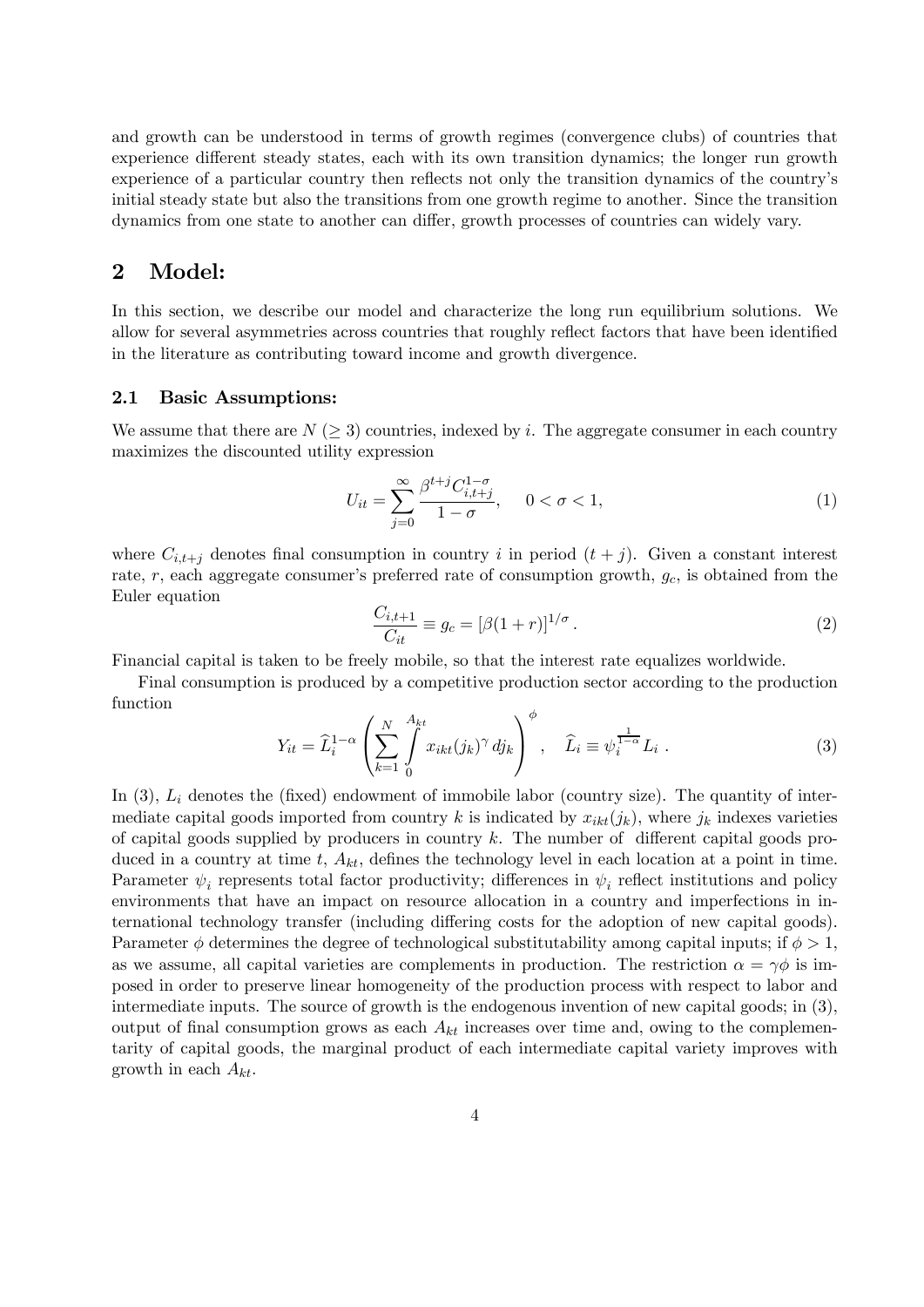We assume that each country (i) may impose trade barriers, denoted by  $\tau_{ik}$  ( $\geq$  1), against imported capital goods (from country  $k$ ); for domestic production trade barriers do not exist  $(\tau_{ii} = 1)^6$  All tariff revenues are distributed to the consumption sectors as lump sum income.

Final production sectors take domestic prices as given (all prices are measured with respect to the world market price of final consumption). Maximizing profit given technology (3), final goods producers equate the marginal product of each capital good with its domestic rental price.7 These equations yield the demand for all varieties of capital goods in all countries  $(i, k = 1, ..., N)$ :

$$
\tau_{ik} R_{ikt}(j_k) = \widehat{L}_i^{1-\alpha} \left( \sum_{l=1}^N \int_{0}^{A_{lt}} x_{ilt}(j_l)^{\gamma} dj_l \right)^{\phi-1} \alpha x_{ikt}(j_k)^{\gamma-1}.
$$
\n(4)

In (4),  $R_{ikt}(j_k)$  denotes, in country i, the rental prices of capital varieties imported from country k, excluding the trade barriers  $\tau_{ik}$ .

Intermediate capital goods are supplied by separate monopolistic competitors; patent protection is complete so that there is no replicative innovation. A unit of each capital good is produced by converting one unit of aggregate (general purpose) capital  $(Z)$  into a specific capital variety. Production is realized at the end of a time period so that, at the end of a period, a capital goods producer (in country i) receives revenue  $R_{kit}(j_i)x_{kit}(j_i)$  from sales in country k. In the beginning of a time period,  $x_{kit}(j_i)$  units of Z are needed to produce the capital units that are rented out. The rental cost for the units of general purpose capital over the time period is  $r_t p_t^z x_{kit}(j_i)$ , where  $p_t^z$  is the opportunity cost of  $Z$  in final consumption. Each capital goods producer in country  $i$  observes the inverse demand obtained from equations (4) and chooses output  $x_{kit}(j_i)$  so as to maximize the (end of the time period) profit

$$
\pi_{it}(j_i) = \sum_{k=1}^{N} R_{kit}(j_i) x_{kit}(j_i) - r_t p_t^z \left[ \sum_{k=1}^{N} x_{kit}(j_i) \right], \quad j_i \in [0, A_{it}].
$$
\n(5)

After substituting (4) into (5), this maximization yields capital producers' mark-up rules for the three markets:

$$
R_{kit} = \frac{r_t p_t^z}{\gamma} \equiv R_t(r_t, p_t^z), \quad i, k = 1, ..., N.
$$
 (6)

Since all varieties of capital goods are priced equally, the index  $j_i$  for capital goods (produced in country i) is subsequently dropped.

While we assume that the rate of technological progress is the same in all countries in the long run, exogenous asymmetries are reflected in differences of technology levels. We set

$$
A_{it} = \theta_i A_{1t}, \quad i = 2, ..., N, \ (\theta_1 \equiv 1), \tag{7}
$$

and the proportionality factors  $\theta_i$  are to be solved from the model.

<sup>&</sup>lt;sup>6</sup>We interpret  $\tau_{ik}$  as an ad valorem tariff (usually expressed as  $(1 + \tau_{ik})$ ) but  $\tau_{ik}$  may include other nonpolicy trade costs as well.

<sup>7</sup>We treat intermediate capital goods as a service flow from durable capital goods. For simplicity, we exclude depreciation from the model.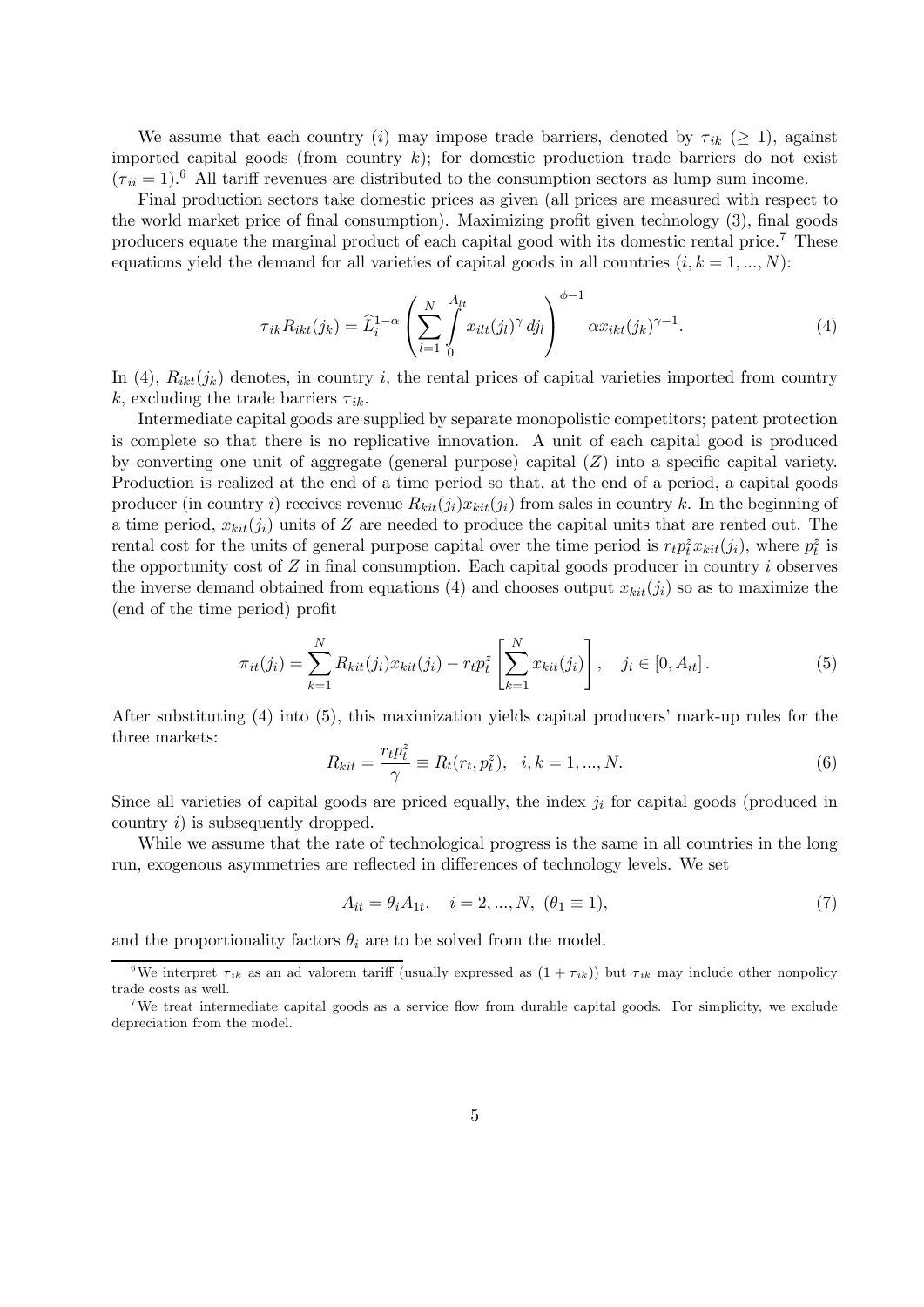Equations  $(4)$  together with  $(6)$  and  $(7)$  give the provision of each capital variety in all markets  $(i = 1, ..., N, k \neq i)$ :

$$
x_{iit} = \widehat{L}_i (A_{1t} S_i)^\xi \left(\frac{R_t}{\alpha}\right)^{\frac{1}{\alpha - 1}}, \quad x_{ikt} = x_{iit} \tau_{ik}^{\frac{1}{\gamma - 1}}, \quad \xi \equiv \frac{\phi - 1}{1 - \alpha}, \tag{8}
$$

where

$$
S_i \equiv \sum_k \theta_k \tau_{ik}^{\frac{\gamma}{\gamma - 1}} = \theta_i + \sum_{k \neq i} \theta_k \tau_{ik}^{\frac{\gamma}{\gamma - 1}}.
$$
\n(9)

Aggregate output in country  $i$  at time  $t$  equals

$$
Y_{it} = \widehat{L}_i^{1-\alpha} x_{iit}^{\alpha} (A_{1t} S_i)^{\phi} = \widehat{L}_i (A_{1t} S_i)^{1+\xi} \left(\frac{R_t}{\alpha}\right)^{\frac{\alpha}{\alpha-1}}.
$$
\n(10)

According to (8), capital goods imports to a country  $(x_{ikt})$  decrease with trade barriers  $(\tau_{ik})$  and increase with country size and total factor productivity  $(L_i)$  and the level of technology  $(A_1)$ , ceteris paribus.

Terms  $S_i$  defined in (9) give an import tariff-deflated sum of the relative technology levels of a country's trade partners, thus reflecting the accessibility of world technology to the aggregate production sector in country i. In  $(8)$ , the  $S_i$  state the impact of a country's trade policy and trade pattern on domestic capital goods production  $(x_{iit})$  and imports of intermediate capital. Each  $S_i$ decreases (thus reducing  $x_{iit}$  and  $x_{ikt}$ ) as tariffs  $\tau_{ik}$  increase and this effect is the larger the higher the technology level of the trade partners  $(\theta_k)$  and the larger the contribution of capital goods in aggregate production (γ). Keeping trade policies  $\tau_{ik}$  fixed,  $S_i$  increases if the country itself or its trade partners become more developed  $(\theta$  increase).

The solution for aggregate output in (10) shows that, in addition to institutional and other exogenous factors  $(\psi_i)$ , a country's total factor productivity depends the country's openness for technology imports  $(S_i)$  that magnifies the contribution of the technology level  $(A_1)$ ; when the degree of complementarity among capital goods  $(\phi)$  increases, the contributions of technology and openness to total factor productivity become more important.

The firms that produce intermediate capital goods are treated as the innovators of each original design. For a new capital good variety to be introduced, a fixed innovation cost must be paid. Following EHR (1998) and HTR (2002), we assume that the cost of a new invention, when developed in country *i*, equals  $v_i^S p^Z j^{\xi}$  ( $\varsigma, \xi > 0$ ) units of final consumption. In this specification,  $j^{\xi}$  equals the cost of an invention in aggregate capital  $(Z)$  and  $(v_i^c p^Z)$  converts the cost of each capital unit into consumption. This specification implies that later innovations are more costly but, owing to capital complementarity, they are also more valuable. The parameters  $v_i$  reflect any factors that impact research productivity in a country across sectors, e.g., differences in initial human capital and variation in institutions and policies that support innovation;  $\varsigma$  that is common for all countries determines the dispersion of the innovation costs.<sup>8</sup>

<sup>&</sup>lt;sup>8</sup> Alesina and Giavazzi (2006: Ch. 5) discuss differences in research productivity in the U.S. and among European countries.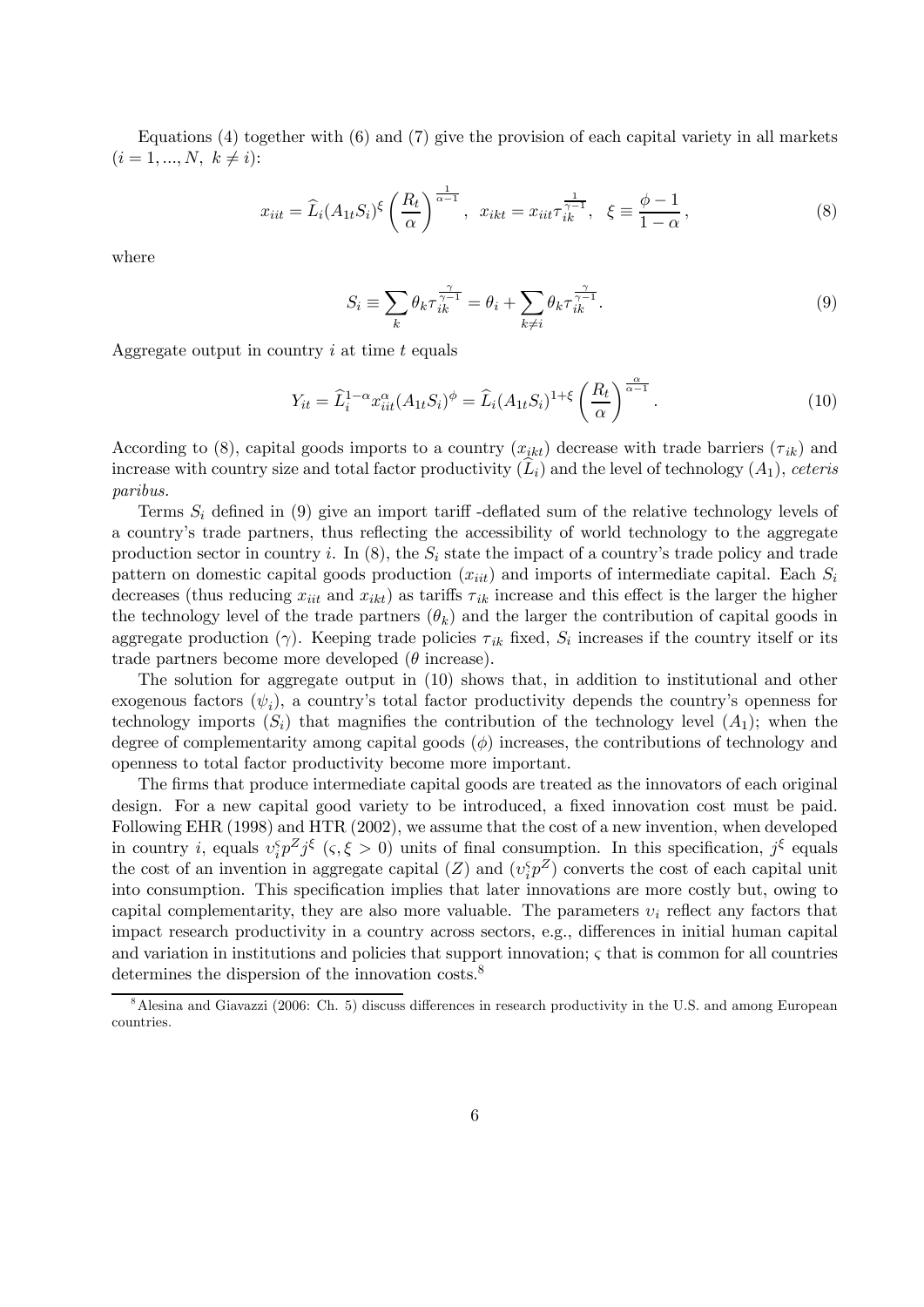At each time period, the quantity of new innovations is determined by the zero profit condition of the monopolistically competitive capital producers, i.e., in equilibrium,

$$
\upsilon_i^{\varsigma} p_t^z \theta_i^{\xi} A_{1t}^{\xi} = \sum_{s=0}^{\infty} (1 + r_{t+s})^{-(s+1)} \pi_{i,t+s},\tag{11}
$$

where

$$
\pi_{i,t} = (1 - \gamma) R_t \left[ \sum_{k=1}^{N} x_{ki} \right] = k_i \Omega A_{1t}^{\xi} (r_t p_t^Z)^{\frac{\alpha}{\alpha - 1}}, \tag{12}
$$

$$
k_i(\theta; \tau, \hat{L}) \equiv \sum_{k=1}^{N} \hat{L}_k S_k^{\xi} \tau_{ki}^{\frac{1}{\gamma - 1}},
$$
\n(13)

and  $\Omega \equiv (1 - \gamma) \gamma^{\frac{\alpha}{1 - \alpha}} \alpha^{\frac{1}{1 - \alpha}}$ . The profit (at the end of period t) for each intermediate good produced in country i is given by  $(12)$ . In addition to the interest rate  $(r)$ , opportunity cost of general purpose capital  $(p^Z)$  and technology level  $(A_1)$  that impact producers in all locations identically, asymmetries yield the country-specific multipliers  $k_i$  defined in (13). According to (13), profits are positively affected by the productive size of each market  $(L_k)$  and the openness and trade pattern of each economy in technology imports  $(S_k)$ ; an increase in the tariff barriers against imports elsewhere  $(\tau_{ki})$  reduces  $k_i$ .

The opportunity cost of general purpose capital is determined by the competitive production sectors' trade-off between final consumption and general purpose capital. We assume that both final consumption and aggregate capital are tradable so that a world production possibility frontier can be expressed as

$$
Y_t^w = C_t^w + Z_t^w \Gamma \left( \frac{Z_{t+1}^w - Z_t^w}{Z_t^w} \right). \tag{14}
$$

In (14),  $Y_t^w$  and  $C_t^w$  denote the world total output of final consumption and the amount of this output that is directly consumed;  $Z_t^w$  equals the world stock of aggregate capital in time period t. The function  $\Gamma$  is a convex cost function that expresses the cost of aggregate capital in consumption units.<sup>9</sup> Equation (14) yields

$$
p^Z = -\frac{dC_t^w}{dZ_{t+1}^w} = \Gamma' \left( \frac{Z_{t+1}^w - Z_t^w}{Z_t^w} \right). \tag{15}
$$

The stock of capital at time period  $t$  is obtained by adding up the cumulative investment in capital goods  $(K_t^w)$  and innovation  $(Z_{in,t}^w)$  so that

$$
Z_t^w = K_t^w + Z_{in,t}^w = \sum_{i=1}^N \left[ \sum_{k=1}^N \int_0^{A_{kt}} x_{kit}(j_k) \, dj_k \right] + \int_0^{A_{1t}} j^{\xi} dj + \sum_{i \neq 1} \int_0^{\theta_i A_{1t}} j^{\xi} dj
$$

$$
= A_{1t}^{1+\xi} \left[ \left( \frac{R_t}{\alpha} \right)^{\frac{1}{\alpha-1}} \left( \sum_{i=1}^N \theta_i k_i \right) + \frac{1}{1+\xi} \left( \sum_{i=1}^N \theta_i^{1+\xi} \right) \right].
$$
 (16)

 $9$ If a unit of foregone consumption converts to a unit of aggregate capital, (14) corresponds to the accumulation equation  $Y_t^w = C_t^w + (Z_{t+1}^w - Z_t^w)$ . When  $\Gamma(.)$  is not an identity function, the opportunity cost of  $Z^w$  is not constant, i.e., the production possibility frontier between consumption and general purpose capital is nonlinear.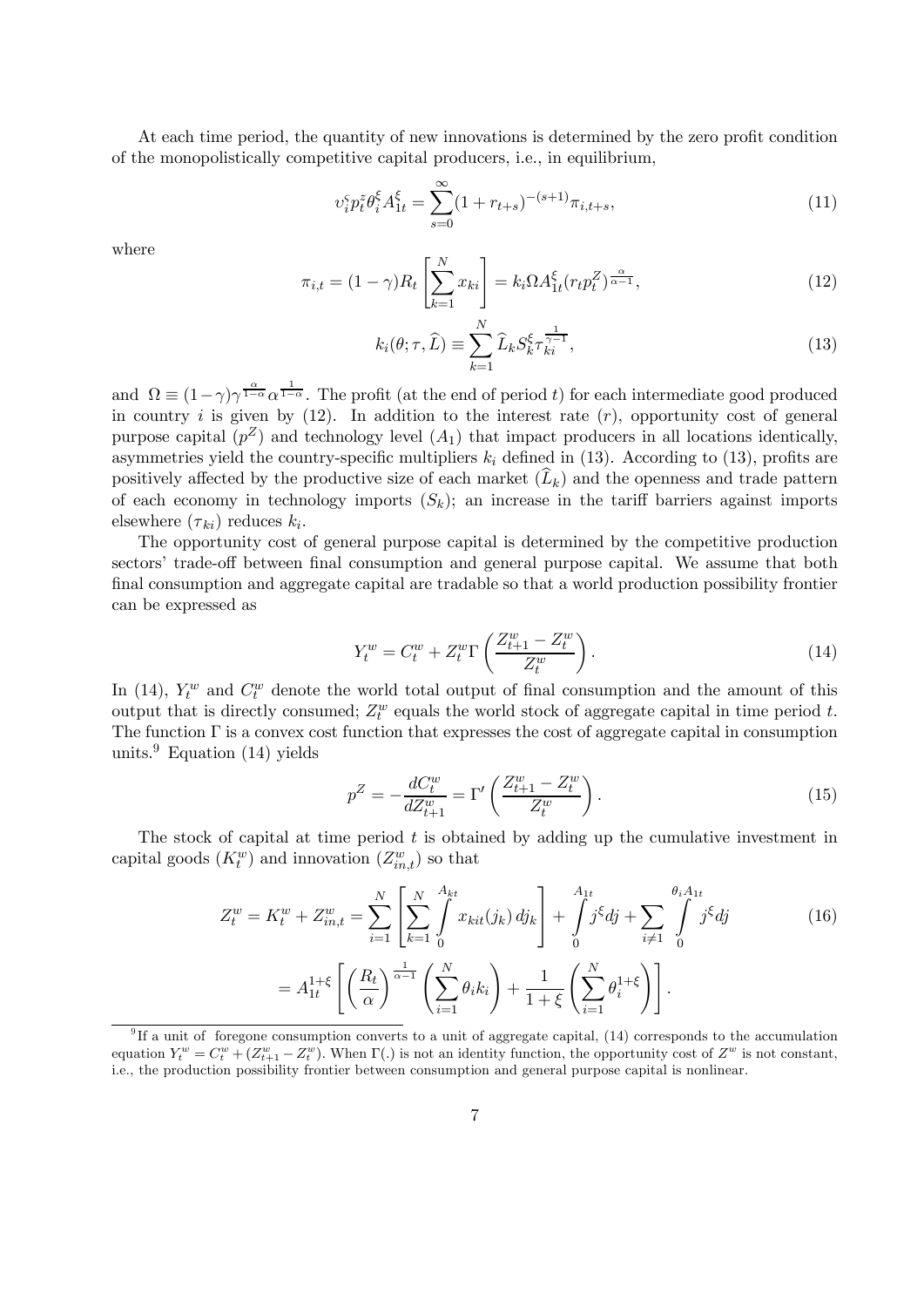### 2.2 Balanced Growth:

Steady state solutions are characterized by a constant interest rate  $(r)$ , a constant opportunity cost of aggregate capital  $(p^Z)$  and a common rate of technology growth, defined by

$$
g_A \equiv \frac{A_{1,t+1}}{A_{1t}}.\tag{17}
$$

Equation (16) implies that the aggregate capital stock grows at the rate

$$
g_Z = (g_A)^{1+\xi} \tag{18}
$$

at a long run steady state. By  $(10)$ , aggregate output must grow at the rate  $g_Z$  as well and, due to equations (2) and (14), consumption also grows at this same rate  $(q_Z)$ .

Using definition (17) in (11) and (12) we obtain the equations  $(i = 1, ..., N)$ 

$$
g_A = \left[1 + r - \widehat{k}_i \Omega r^{\frac{\alpha}{\alpha - 1}} (p^Z)^{\frac{1}{\alpha - 1}}\right]^{\frac{1}{\xi}}, \quad \widehat{k}_i \equiv \frac{k_i}{\upsilon_i^{\varsigma} \theta_i \xi}.
$$
 (19)

Since the growth rate  $g_A$  is common for all countries at a steady state, the equilibrium values of multipliers  $k_i$  in (19) must also be equal for all nations that innovate. If all countries do then, at a steady state,

$$
\widehat{k}_1(\theta; \tau, \widehat{L}, v) = \widehat{k}_i(\theta; \tau, \widehat{L}, v), \quad i = 2, ..., N. \tag{20}
$$

According to (20), relative innovation levels  $\theta_i$  adjust, depending on all policy and other asymmetries, so as to maintain equal profitability of inventions, per unit of final consumption spent in product development, in all countries (recall that  $\theta_1 \equiv 1$ ).<sup>10</sup>

Substituting  $(18)$  into  $(19)$  and  $(2)$  and taking into account equations  $(15)$  and  $(20)$  we obtain the following equilibrium conditions:

$$
g_Z = \left[\beta(1+r)\right]^{1/\sigma},\tag{21}
$$

$$
p^Z = \Gamma'(g_Z - 1),\tag{22}
$$

$$
g_Z = \left[1 + r - \Omega \widehat{k}_1 r^{\frac{\alpha}{\alpha - 1}} (p^Z)^{\frac{1}{\alpha - 1}}\right]^{\frac{1+\xi}{\xi}},\tag{23}
$$

$$
\widehat{k}_1(\theta; \tau, \widehat{L}, v) = \widehat{k}_i(\theta; \tau, \widehat{L}, v), \quad i = 2, ..., N. \tag{24}
$$

These equations determine the steady state solutions for  $(g_Z, r, p_Z; \theta_2, ..., \theta_N)$ , given the exogenous parameters  $(\tau, L, v)$ . The equilibrium rate of technology advance  $(q_A)$  is obtained from (18).

While the rate of technology growth is the same in all countries at a long run steady state, levels of technological attainment can vary as determined by the  $\theta_i$  solutions. Since equations (24) are separable from the rest of the model, equilibrium differences in technology levels can be solved using only information regarding policy and other asymmetries between countries.<sup>11</sup> Given the steady state values of all  $\theta_i$ , we can then apply equations (24) to obtain the growth multiplier  $\hat{k}_1$  that appears in (23); this multiplier transmits the impact on growth of any asymmetries in trade policy

<sup>&</sup>lt;sup>10</sup> If complete symmetry is imposed, then equations (20) yield  $\theta_2 = \theta_3 = 1 (= \theta_1)$ .

 $11$ This separability occurs because capital goods are assumed not to depreciate. If depreciation were included, variables  $\theta$  would appear in (22).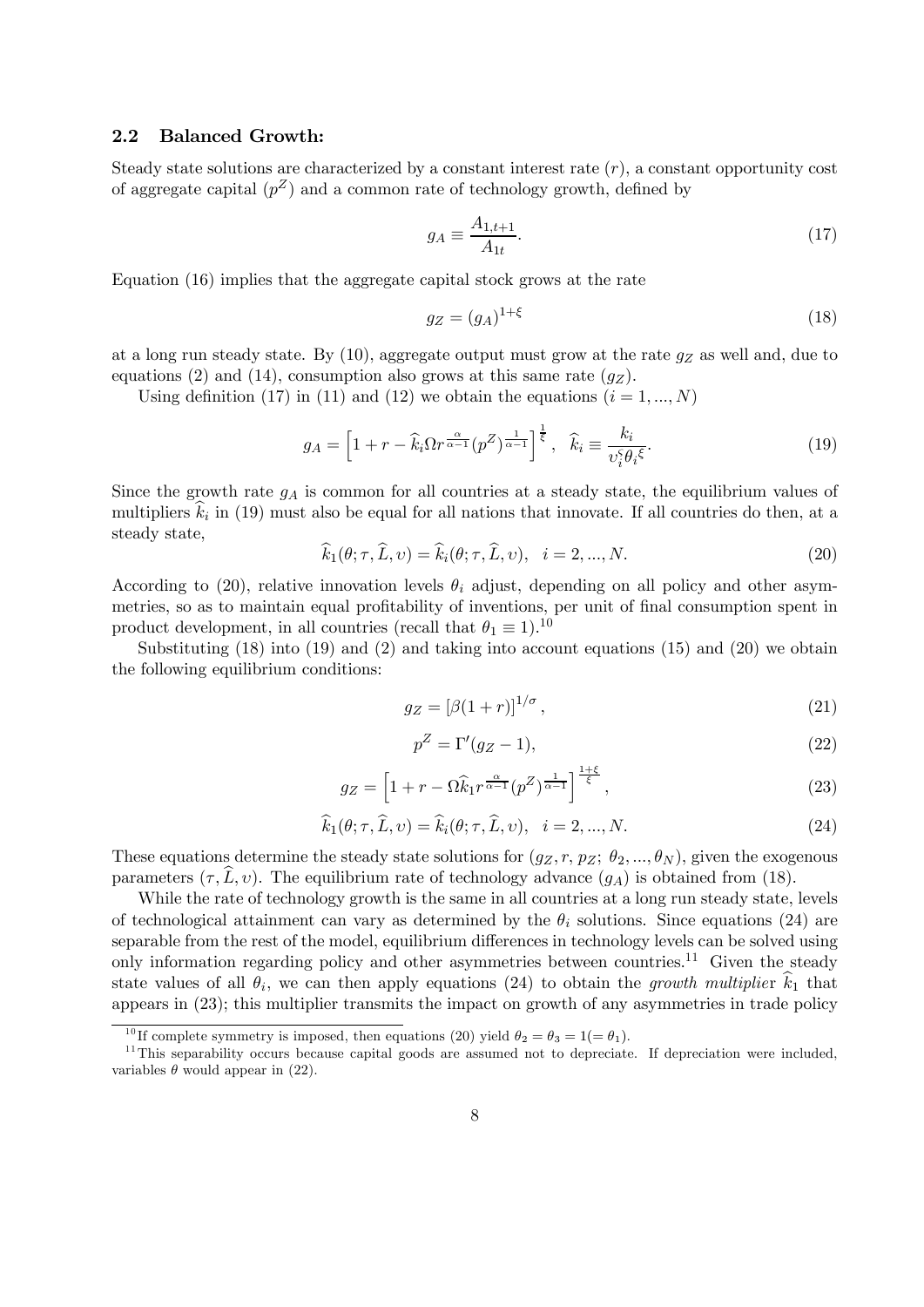$(\tau_i)$ , country size  $(L_i)$ , total factor productivity  $(\psi_i)$ , or cost of innovation  $(v_i)$ . Via equations (22) and (21) such asymmetries also affect the equilibrium values of  $p^Z$  and r. By (11)-(12) and (19), the growth multiplier represents the steady state impact of country-specific heterogeneities on the profits of the monopolistically competitive innovators. It is this effect on the profitability of innovation that is of importance in the equilibrium condition (23).

By (24), relative technology levels satisfy the equations

$$
\theta_i = \left(\frac{k_i(\theta; \tau, \widehat{L})/v_i^{\varsigma}}{k_1(\theta; \tau, \widehat{L})/v_1^{\varsigma}}\right)^{\frac{1}{\overline{\varsigma}}}, \quad i = 2, ..., N,
$$
\n(25)

i.e., technology levels will reflect the relative profitability of innovation in each location, taking into account trade policies and equilibrium trade patterns  $(k<sub>i</sub>)$  and differences in research productivity  $(v_i)$ . Differences in technology levels partly determine equilibrium levels of aggregate output since, by  $(10)$  and  $(9)$ ,

$$
y_i \equiv \frac{Y_i}{\widehat{L}_i}, \quad y_j \equiv \frac{Y_j}{\widehat{L}_j} \Rightarrow \frac{y_i}{y_j} = \left(\frac{S_i(\theta, \tau)}{S_j(\theta, \tau)}\right)^{1+\xi}.\tag{26}
$$

Thus, aggregate output in a country per effective unit of labor is the larger the more open the country's trade policy and the more advanced its trade partners (as indicated by  $S_i(.)$ ).

Given (14), total expenditures and revenues (measured in aggregate consumption) equalize worldwide in every time period. Country-specific balances of payments are maintained by allowing consumption levels to adjust to maintain the equality of export revenues and import costs in final consumption and capital goods; due to the balanced growth of output, consumption, and capital in all countries, trade remains balanced at a steady state.

Figure 1 illustrates a possible configuration of world steady states obtained using equations (21)-(24). The upward sloping curve CC graphs the r and  $g_Z$  combinations that satisfy (21). Curve TT represents the points  $(r, qz)$  where the zero profitability condition (23) is maintained, given the opportunity cost of capital (obtained from (22)) and the technology levels (determined by  $(24)$ .<sup>12</sup> The slope of the TT curve depends on the degree of technological complementarity among capital goods  $(\phi)$  and the curvature of the production possibility frontier between consumption and aggregate capital (Γ''). In particular, if  $\Gamma'' = 0$ , curve TT is upward sloping (complementarity dominates) but when  $\Gamma''$  is positive the slope of the TT curve can be negative.

As shown in Figure 1, depending on the shape and position of the TT curve, multiple equilibria (at intersections of CC and TT curves) can arise; these solutions yield distinct long run growth paths for the world and the associated rates of growth can significantly vary. Furthermore, at each steady state, depending on structural heterogenieties between countries, there can be several long run income clubs (country groups that persistently differ in their relative technology and output levels). According to equations (25) and (26), differences in the level of innovation and output between such income clubs are largely influenced by the relative profitability of innovation, the degrees of openness, and the patterns of trade among various countries. The stability properties of all equilibria under adaptive learning are discussed in Section 5.

 $12$ This TT curve applies in the long run analysis (after all countries have adjusted to a long run steady state). Short run dynamics are considered in Section 5.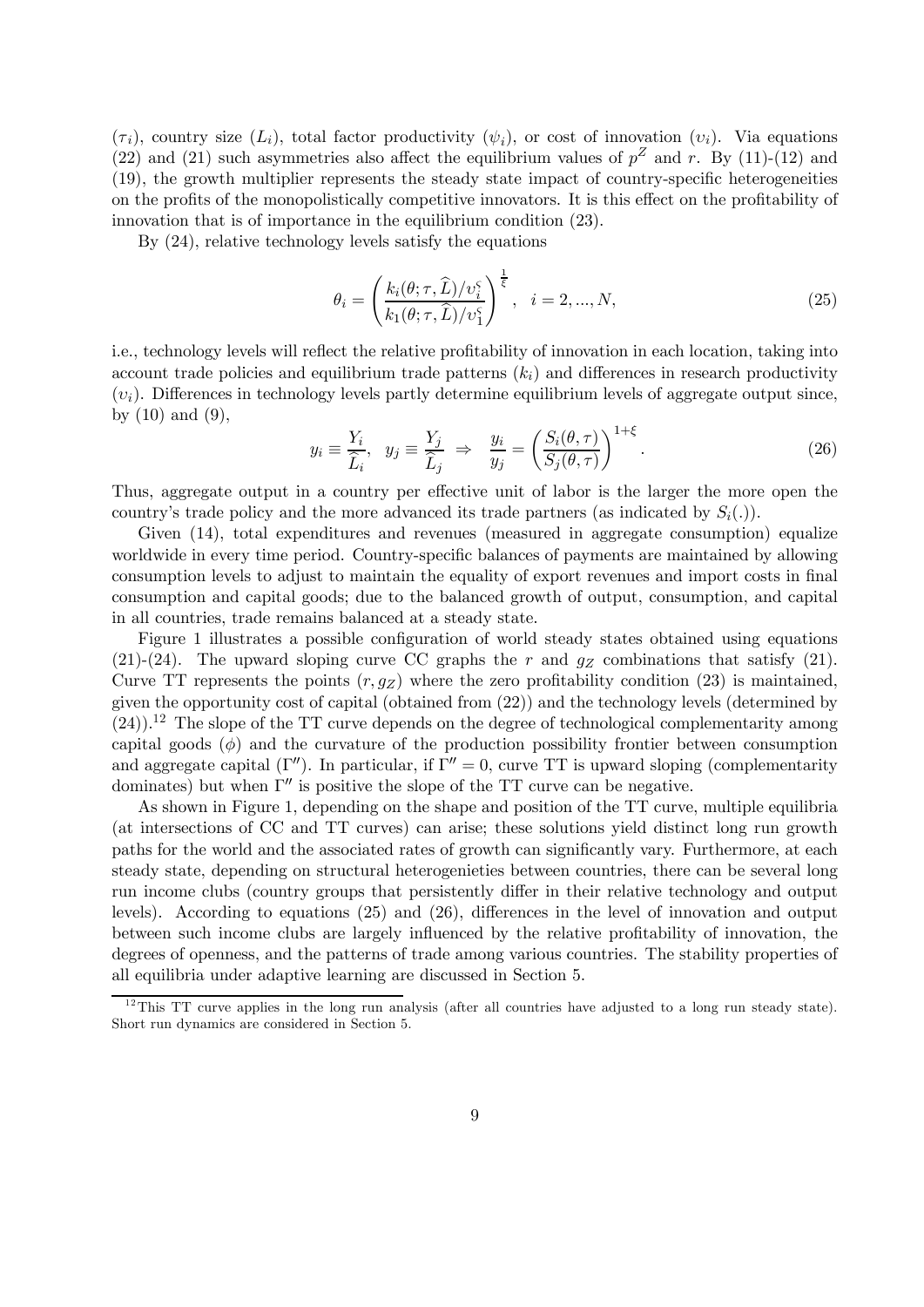### 3 World Steady States and Trade:

We next analyze equations  $(21)-(24)$  under alternative assumptions about trade policy and other structural heterogeneities.

#### 3.1 Autarky Equilibria:

We begin at autarky, i.e., we assume for the moment that all countries exist in isolation, without financial or trade interconnections. Under complete autarky, equilibrium conditions (21)-(22) apply to each country separately and, assuming that innovation occurs in all countries, equations (23) and  $(24)$  are replaced by the requirement<sup>13</sup>

$$
g_Z = \left[1 + r - \Omega \widehat{k} r^{\frac{\alpha}{\alpha - 1}} (p^Z)^{\frac{1}{\alpha - 1}}\right]^{\frac{1+\xi}{\xi}}, \quad \widehat{k} \equiv \frac{\widehat{L}}{v^{\varsigma}}.
$$
 (27)

The equilibrium conditions (21)-(22) and (27) can be used to draw illustrations analogous to Figure 1 for each country separately. In such figures, the TT curves will differ if the multipliers  $k$  in (27) do. Consequently, autarky growth solutions can vary.

**Proposition 1** Let the structural parameters of two countries, i and j, be such that

$$
\widehat{k}_i > \widehat{k}_j. \tag{28}
$$

Then, if the (stable) autarky equilibrium in each country is unique, country i will grow faster than country j. If multiple autarky equilibria exist in either country then, at every corresponding growth regime (autarky solution) in the two countries, growth in country i is faster than in country j; however, the realized rate of growth in autarky may still be higher in country j than in country i.

Proposition 1 yields the expected general conclusion about single country growth. Alternatively, if we regard equations (21)-(22) and (27) as a description of a symmetric world economy under free trade, a similar conclusion follows: a larger and more productive world will grow faster. When two separate economies are compared, an analogous result still holds as long as the autarky steady states are unique. However, if multiple equilibria exist, we can only be sure that the growth potential of country i, as represented by the set of (stable) autarky steady states for country i (such as  $E1_i$  and  $E3_i$  along  $TT_i$  in Figure 2b), is higher than the growth potential of country j (equilibria  $E1_j$  and  $E3<sub>j</sub>$  along  $TT<sub>j</sub>$  in Figure 2b).<sup>14</sup> But, the realized rate of growth may still be higher in country j because the actual autarky equilibrium in country  $j$  may correspond to a high growth equilibrium  $(E3_i)$ , whereas autarky in country i may occur at a low growth state  $(E1_i)$ .

Our last conclusion indicates that while a country may possess a higher potential for growth  $(higher k)$  this may not in all cases translate to a superior outcome. Whether this in fact occurs depends in a complicated manner on the fundamentals of the economy that govern the behavior of the innovating monopolistically competitive sector and additional forces that may guide expectations.

<sup>&</sup>lt;sup>13</sup>We have dropped the country subscript *i* from equation (27).

<sup>&</sup>lt;sup>14</sup>Equilibria such as  $E1_i$  and  $E3_i$  at which the TT<sub>i</sub> curve cuts the CC curve from above are stable under adaptive learning. Equilibria such as  $E2<sub>i</sub>$  where this condition is violated are unstable.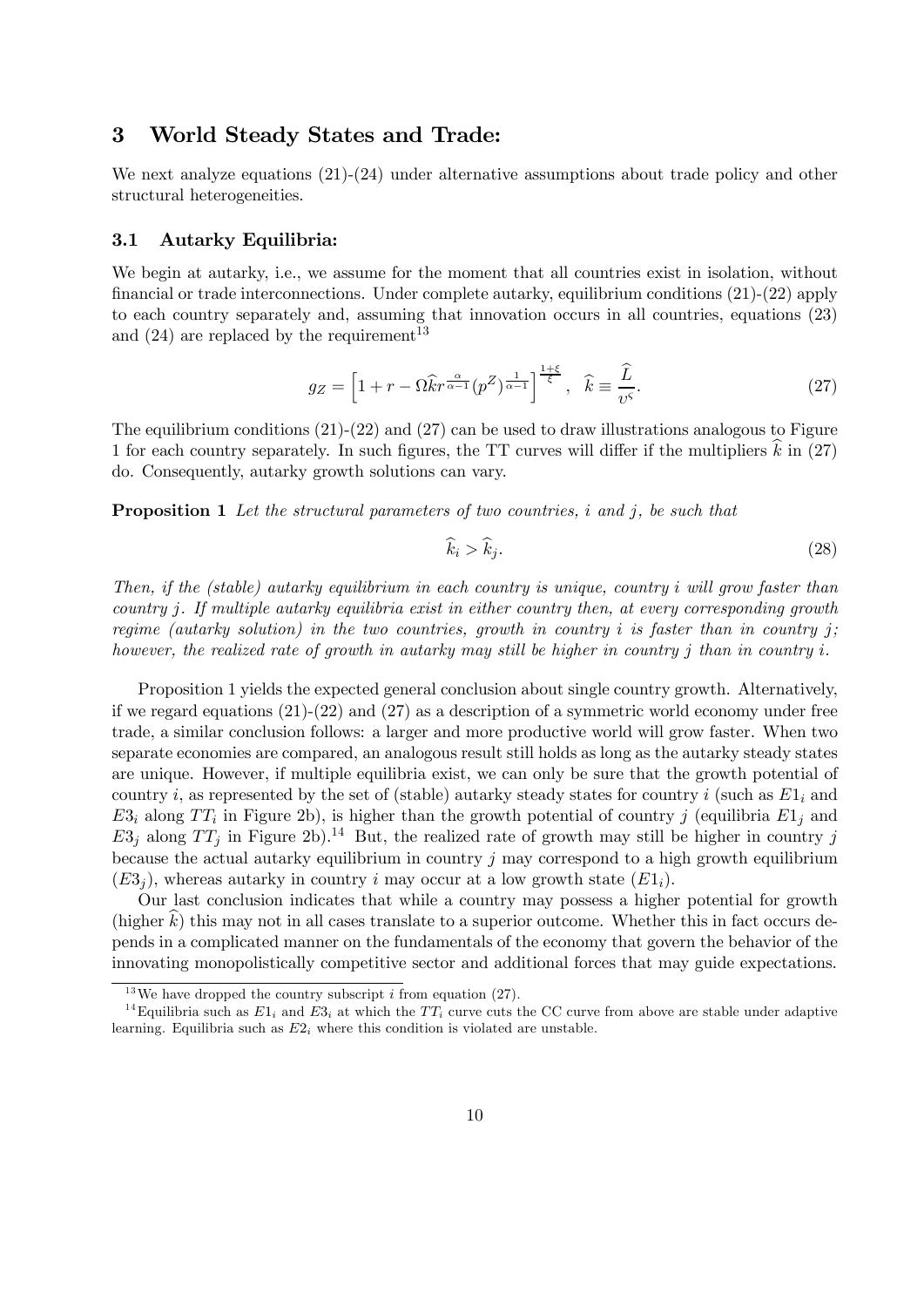#### 3.2 Structural Symmetry and Tariffs:

We next consider an open and structurally symmetric world in which countries may nevertheless choose divergent trade policies. Given symmetry, we set  $\hat{L}_i \equiv \hat{L}$  and  $v_i \equiv v$  for all  $i = 1, ..., N$ , in equations  $(21)-(24)$ ; thus, every country is equally productive and of equal effective size. Then, using  $(19)$ , equations  $(24)$  can be replaced by the equilibrium conditions

$$
k_i(\theta; \tau, \widehat{L}) = \theta_i^{\xi} k_1(\theta; \tau, \widehat{L}), \quad i = 2, ..., N,
$$
\n(29)

and, by  $(13)$ , the terms  $k_i$  in  $(29)$  equal

$$
k_i(\theta; \tau; \widehat{L}) = \widehat{L} \sum_{j=1}^N S_j^{\xi} \tau_{ji}^{\frac{1}{\gamma - 1}}.
$$
\n(30)

According to (29)-(30), the steady state values of innovation activity,  $\theta_i$ , are influenced by the patterns of tariffs against capital goods  $(\tau_{ji})$  and the overall openness of each market  $(S_i)$ . The importance of market openness increases with the complementarity of capital goods  $(\xi)$ . If all trade is free  $(\tau_{ji} = 1$  for all  $i, j)$ , equations (29) yield  $\theta_i = 1$  for all i.

#### 3.2.1 Unilateral Trade Restrictions:

We first consider the impact of unilateral policy, i.e., we assume that one of the countries (country 1, say) imposes a tariff  $\tau_{1i} \equiv \tau$  (> 1) against all imported capital goods but that others do not retaliate  $(\tau_{ij} = 1$  for all other  $i, j$ ).

As all other countries remain symmetric, we set  $\theta_i \equiv \theta$ ,  $i = 2, ..., N$ , and obtain from (29) that

$$
\theta^{\xi}(S_1^{\xi} + (N-1)S_j^{\xi}) = S_1^{\xi} \tau^{\frac{1}{\gamma - 1}} + (N-1)S_j^{\xi},\tag{31}
$$

$$
S_1 = 1 + (N - 1)\theta \tau^{\frac{\gamma}{\gamma - 1}}, \quad S_j = 1 + (N - 1)\theta, \quad j = 2, ..., N. \tag{32}
$$

Substitution of (32) into (31) yields the following equilibrium condition for  $\theta$ :

$$
\left(\frac{1+(N-1)\theta\tau^{\frac{\gamma}{\gamma-1}}}{1+(N-1)\theta}\right)^{\xi} = (N-1)\left(\frac{1-\theta^{\xi}}{\theta^{\xi}-\tau^{\frac{1}{\gamma-1}}}\right), \quad \theta^{\xi} \neq \tau^{\frac{1}{\gamma-1}}.
$$
\n(33)

**Proposition 2** When a country imposes a uniform tariff  $\tau$  (> 1), the steady state solution for the relative technology level in the rest of the world,  $\theta$ , satisfies the condition

$$
\theta \in \left( \left( \frac{(N-1) + \tau^{\frac{1}{\gamma-1}}}{N} \right)^{\frac{1}{\xi}}, 1 \right). \tag{34}
$$

Furthermore, compared to symmetric free trade, the reduction in the  $\theta$  solution is the larger the higher the tariff.

Proposition 2 shows that by unilaterally restricting imports of capital goods from the rest of the world (without retaliation) a country can raise its share of innovation and lower the level of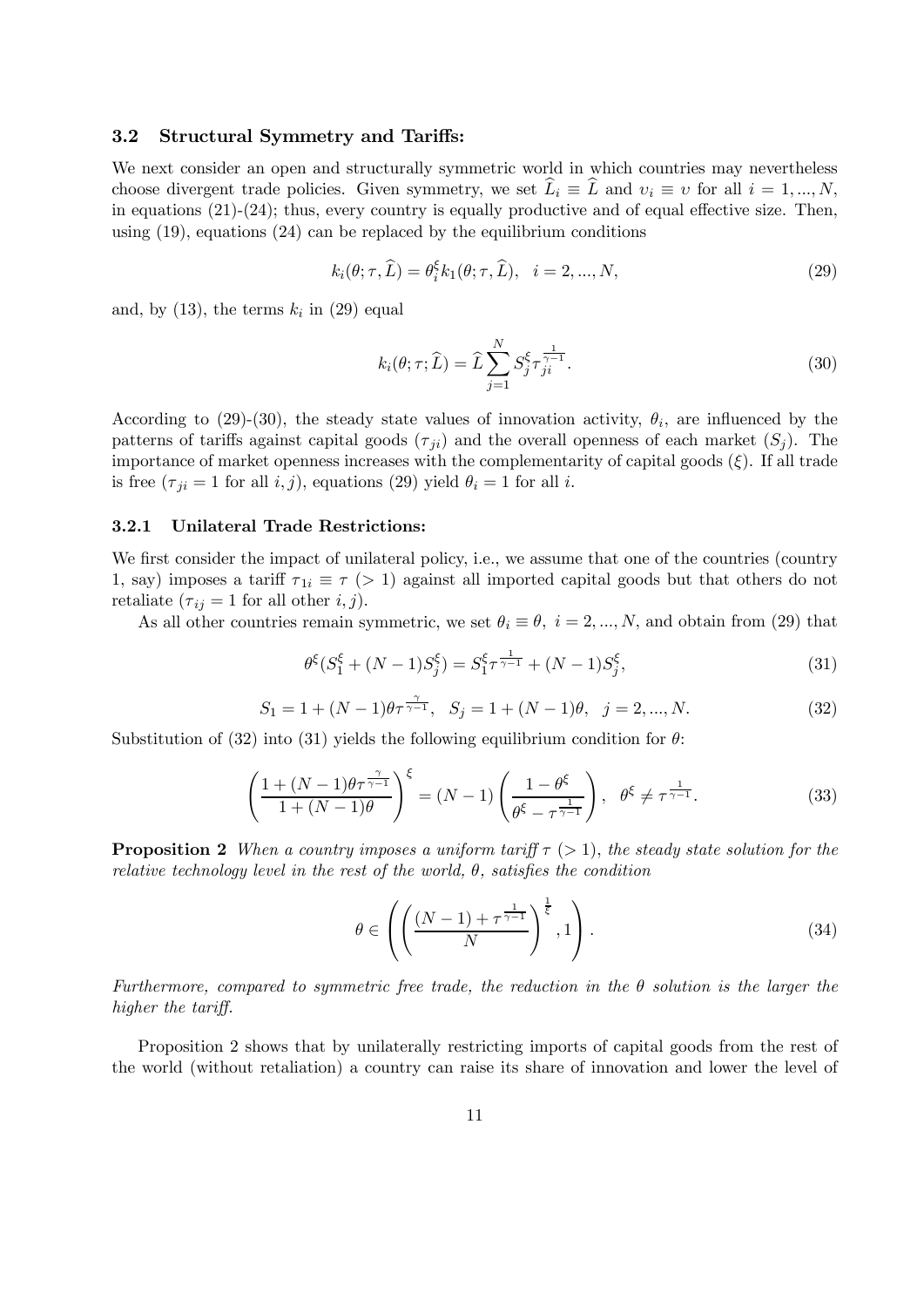innovation elsewhere. This effect comes about because of the changes in the relative prices of imported and domestic capital goods which, in turn, alter the profitability of innovation in all locations.

Nevertheless, if all countries initially innovate, a unilateral tariff cannot eradicate innovation in the rest of the world: by (34), there is a positive lower limit for the level of innovation in other locations, and this lower limit reflects the relative size of these countries' markets in the world. The significance of the market size is emphasized if we allow for a simple asymmetry in country size and/or total factor productivity, i.e., we set  $\widehat{L}_i = \widehat{L}_{Row}$  for all  $i = 2, ..., N$ , and  $\widehat{L}_1 > \widehat{L}_{Row}$ .

**Corollary 3** Given  $\widehat{L}_1 > \widehat{L}_{Row}$  and  $\tau > 1$ , the steady state solution for the relative technology level in the rest of the world satisfies the condition

$$
\theta \in \left( \left( \frac{\widehat{L}_{Row}}{\widehat{L}_1} \right)^{\frac{1}{\xi}} \left( \frac{(N-1) + \tau^{\frac{1}{\gamma-1}}}{N} \right)^{\frac{1}{\xi}}, 1 \right). \tag{35}
$$

Thus, the larger or more productive a country is in relation to the rest of the world, the more we can expect it to gain in innovation share from a unilateral tariff. The degree of complementarity between capital goods also matters. The relative gain in innovation experienced by a country tends to be the larger the lower the degree of technical complementarity ( $\phi$  or  $\xi$ ).

The aggregate output ratio for country 1 and the rest of the world is obtained using (26). Given structural symmetry and when  $\tau > 1$ ,

$$
\frac{Y_1}{Y_i} = \left(\frac{1 + (N-1)\theta\tau^{\frac{\gamma}{\gamma-1}}}{1 + (N-1)\theta}\right)^{1+\xi} < 1, \quad i = 2, \dots, N,\tag{36}
$$

i.e., the unilateral tariff lowers the output ratio from its free trade equilibrium level (equal to unity). This reduction reflects the distortion in the usage of capital goods that follows the introduction of the import tariff. It is also clear, using  $(36)$ , that the  $Y_1/Y_i$  ratio further decreases when the unilateral tariff becomes larger. The following numerical example illustrates the impact of the unilateral tariff on the technology and output levels when  $N = 3$ .

**Example 1:** Let the three countries be structurally symmetric and assume that  $\alpha = 0.39$  and the value of the parameters  $\xi$  and  $\gamma$  are as stated in the two tables.<sup>15</sup>

#### TABLE 1A:  $\xi = 0.49, \gamma = 0.3$  TABLE 1B:  $\xi = 0.40, \gamma = 0.27$

|  | $\tau$ $\theta$ $Y_1/Y_i$   |  | $\tau$ $\theta$ $Y_1/Y_i$   |
|--|-----------------------------|--|-----------------------------|
|  | $1.1 \quad 0.92 \quad 0.96$ |  | $1.1 \quad 0.90 \quad 0.97$ |
|  | $1.2 \quad 0.85 \quad 0.93$ |  | $1.2 \quad 0.83 \quad 0.94$ |
|  | $1.5 \quad 0.73 \quad 0.86$ |  | $1.5 \quad 0.69 \quad 0.90$ |
|  | $1.7 \quad 0.68 \quad 0.83$ |  | $1.7 \quad 0.63 \quad 0.88$ |

In Example 1 and more generally under structural symmetry, the reduction in the innovation level of the rest of the world is larger than the reduction in the protectionist country's relative

 $15$ The parameter values in Table 1A were used in HTR (2002).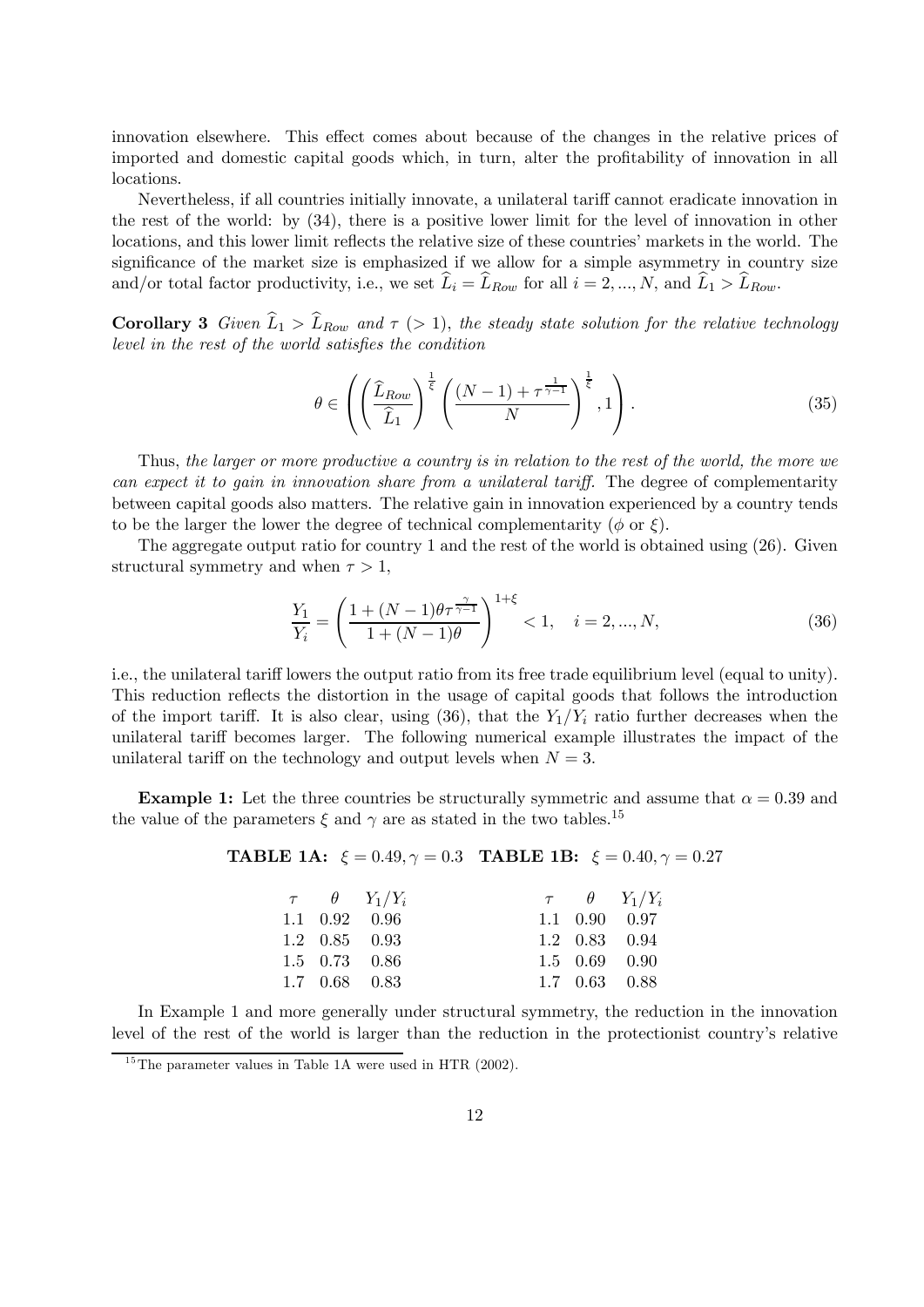aggregate output (compare  $(36)$  and  $(25)$ ). This suggests that by imposing a tariff against imported capital goods a country may attain a sizable relative lead in technological innovation at a modest loss of relative production efficiency; as illustrated by the calculations in Tables 1, if capital goods are not very complementary to each other this effect could be particularly significant. If, furthermore, there should be external gains from R&D activities that have not been considered here (e.g., learning from doing, improvement in total factor productivity), the temptation to restrict imports of foreign capital goods could become considerable.

The above observations give some basis for speculation about the past quantitative effects of developed country protectionism against the less developed countries (LDC's). As observed by Waugh (2007), trade costs are significantly skewed against the LDC's, and the pattern of protection is known to cascade. Our results suggest that unfavorable trade costs may help explain the present relative disadvantage of LDC's in technological innovation. Moreover, if in contrast to what has been assumed here some factors of production are internationally mobile, asymmetries in trade costs may also play a part in sorting the mobile factors across locations, thus further exacerbating differences in technological attainment (e.g., developed countries' lead in technological innovation attracts skilled labor from LDC's, further lowering the relative technology level in LDC's).

In addition to long term changes in the level variables, a unilateral tariff alters the world long run growth rate  $(q_Z)$ .

**Proposition 4** Let  $\tau_1$  ( $\geq$  1) be the initial value of the unilateral tariff and let  $g_Z^1$  denote the corresponding growth solution at a stable steady state. Then, if the unilateral tariff is raised to  $\tau_2$  ( $>\tau_1$ ), the long run growth rate  $g_Z^2$  attained at the corresponding stable steady state is lower than  $g_Z^1$ . The reduction in the long run rate of growth is the larger the higher the unilateral tariff.

According to Proposition 4, compared to symmetric free trade, the world economy grows more slowly when one of the countries imposes a unilateral tariff; the negative growth effect is also monotonically increasing in the size of the tariff.

Figure 3 illustrates. Suppose curve  $TT_1$   $(TT_2)$  in Figure 3 applies when  $\tau = \tau_1$  ( $\tau = \tau_2$ ). Then, assuming that the initial (stable) equilibrium occurs at  $E3_1$  or at  $E1_1$ , the new (stable) steady state corresponding to the higher tariff occurs at  $E3<sub>2</sub>$  or at  $E1<sub>2</sub>$ , respectively. In both cases, the higher tariff is a cause for a *local decline in growth*. If the increase in the unilateral tariff and its impact on the world economy are sufficiently large, however, there may be a downward jump in growth (bifurcation). This occurs in Figure 3 if the TT curve shifts from  $TT_1$  to a position such as shown by curve  $TT'_{2}$ . In this case, the high growth equilibrium regime is eliminated, and the movement from the initial equilibrium at  $E3<sub>1</sub>$  to  $E1<sub>2</sub>$  involves a much larger reduction in growth than the movement from equilibrium  $E3_1$  to  $E3_2$ .

**Example 1 continued:** Let  $\alpha = 0.39$ ,  $\beta = 0.90$ ,  $\sigma = 0.22$ ,  $\hat{L} = 0.014$  and  $N = 3$ . The values of  $\xi$  and  $\gamma$  are as stated in the two tables. Then, the  $k_1(\tau)$  and  $q_Z(\tau)$  solutions are: <sup>16</sup>

<sup>&</sup>lt;sup>16</sup>The parameter values in Example 1 need to be modified to attain more reasonable values for  $g_Z$ . Without depreciation, the growth rate tends to be high. The values of  $k_1$  reported in Tables 2 exclude the  $\hat{L}$ -term in (30).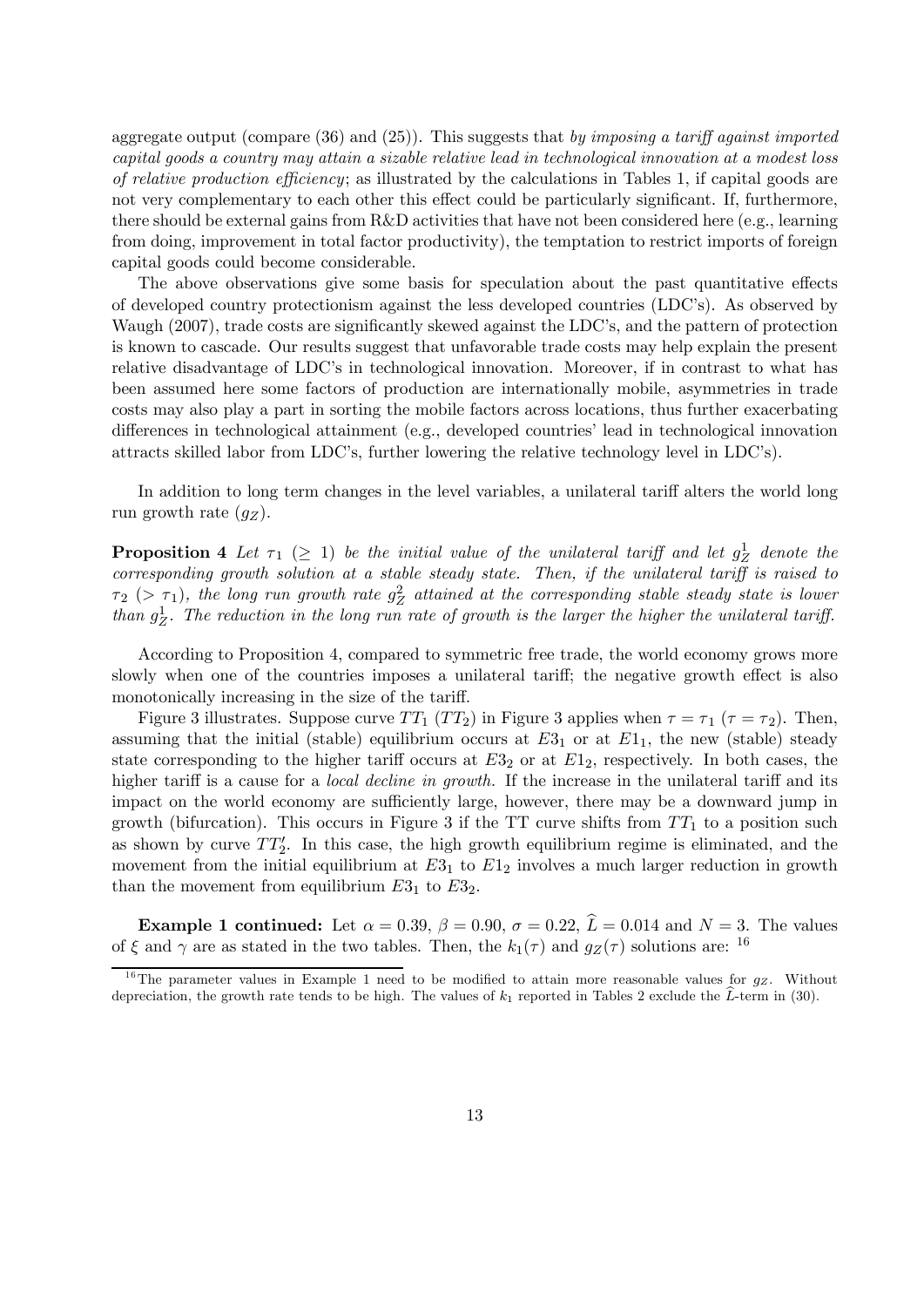**TABLE 2A:**  $\xi = 0.49, \gamma = 0.3$  **TABLE 2B:**  $\xi = 0.40, \gamma = 0.27$ 

| $\tau$ $k_1$ $q_Z$          |  | $\tau$ $k_1$ $q_Z$          |  |
|-----------------------------|--|-----------------------------|--|
| $1.0 \quad 5.14 \quad 1.60$ |  | $1.0 \quad 4.66 \quad 1.43$ |  |
| 1.1 4.98 1.58               |  | $1.1 \quad 4.52 \quad 1.42$ |  |
| 1.2 4.84 1.57               |  | 1.2 4.41 1.42               |  |
| 1.5 4.59 1.54               |  | $1.5$ $4.20$ $1.40$         |  |
| 1.7 4.48 1.52               |  | $1.7 \quad 4.10 \quad 1.38$ |  |

Tables 2 illustrate the increasingly negative effect of a unilateral tariff on long run growth as the tariff escalates. These calculations also suggest that the reduction in growth may be smaller (albeit from a lower initial level of growth) when capital goods are less complementary to each other. This appears interesting in the light of our earlier observations and Tables 1 which indicate that the reduction caused by the unilateral tariff on the technology level of the rest of the world is likely become more severe when the degree of complementarity is smaller.

Together, Propositions 2 and 3 suggest that imports of intermediate capital goods are more likely to be restricted in countries that are large and highly productive; such restrictions are also likely to be directed against smaller and less productive nations. While these types of trade distortions reduce growth in the long run, they can cause significant shifts of innovation from one location to another. When capital goods are not particularly complementary, the shifting of innovation can be important while the ensuing reduction in long run growth is likely to be smaller.

### 3.2.2 Preferential Trade Agreements:

Expanding the scope of Propositions 2 and 4, we now assume that  $n_1$  of the N nations (say countries 1, 2, ...,  $n_1$ ) form a customs union, while  $n_2$  (= N –  $n_1$ ) countries remain nonmembers. The members of the customs union impose a common trade barrier against imports of capital goods from other locations  $(\tau_{ij} = \tau \ (> 1), i = 1, 2, ..., n_1, j = n_1 + 1, ..., N)$  but maintain free trade within the union  $(\tau_{ij} = 1, i, j = 1, 2, ..., n_1)$ . We first assume that the nonmembers do not retaliate  $(\tau_{ji} = 1, i = 1, 2, ..., n_1, j = n_1 + 1, ..., N)$  and then add some comments about the impact of such retaliation.

Without retaliation and because of symmetry, we can set  $\theta_i = 1$  for all countries in the customs union and  $\theta_j \equiv \theta$  in the rest of the world.

**Proposition 5** i) When  $n_1 \geq 1$  countries form a customs union, the steady state solution for the relative technology level in the rest of the world satisfies the condition

$$
\theta \in \left( \left( \frac{n_1 \tau^{\frac{1}{\gamma - 1}} + n_2}{N} \right)^{\frac{1}{\xi}}, 1 \right). \tag{37}
$$

Compared to symmetric free trade, the increase in the relative technology level of the customs union is the larger the higher the union tariff. ii) Let  $\tau_1$  ( $\geq$  1) be the initial value of the union tariff and let  $g_Z^1$  denote the corresponding growth solution at a stable steady state. Then, if the union tarify is raised to  $\tau_2$  ( $>\tau_1$ ), the long run growth rate  $g_Z^2$  attained at the corresponding stable steady state is lower than  $g_Z^1$ . The reduction in the long run rate of growth is the larger the higher the union tariff.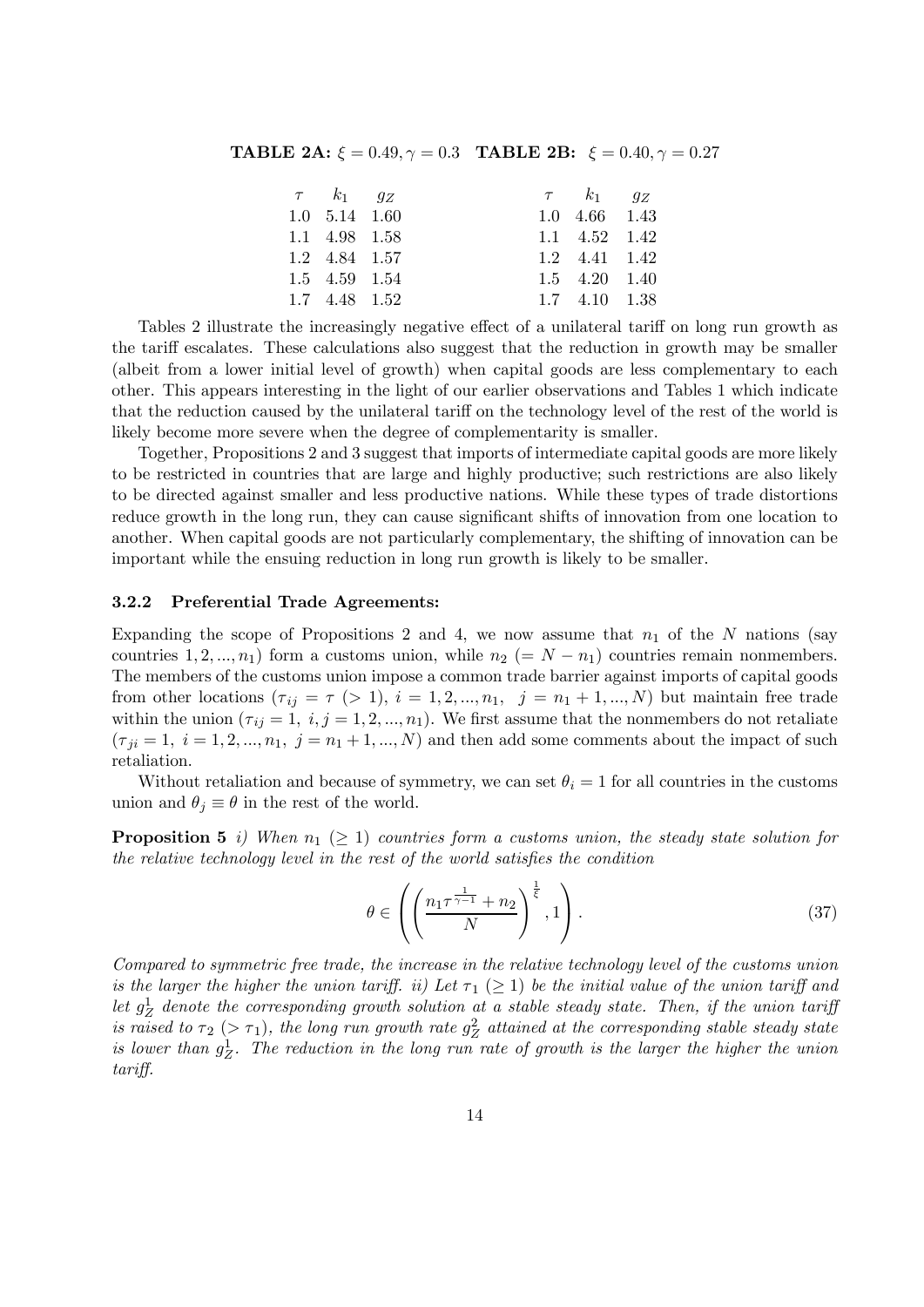In agreement with Propositions 2 and 4, Proposition 5 demonstrates that a subgroup of countries that protects its monopolistically competitive sector can gain an asymmetric share of future innovation. Compared to a symmetric free trade outcome, the world economy is bound to grow more slowly when a customs union exists. The magnitude of the change in the relative technological attainment of the customs union and the negative impact on long term growth depend on the height of the tariff wall in the union and, as indicated by our previous observations, are also likely to be influenced by the degree of complementarity among capital goods. According to condition (37), the relative size of the markets inside the customs union and in the rest of world also matter: in (37), the larger the customs union  $(n_1)$  and, therefore, the smaller the rest of the world  $(n_2)$ , the smaller the low limit for  $\theta$ , i.e., the larger the potential shift in future innovation from the rest of the world to the customs union.

Proposition 6 Keeping the external tariff of a customs union fixed, the relative technology level of the members in the customs union increases as the union expands (the ratio  $n_1/n_2$  increases).

Thus, each additional member to the customs union benefits itself and every other member of the union by offering an additional market which, by expanding the reach of free trade for intermediate capital goods, further stimulates innovation within the union. Conversely, as  $n_1/n_2$ increases, in the ever smaller rest of the world incentives for further innovation decline thus reducing the value of  $\theta$  in the long run.

Analogously to inequality (36), the customs union experiences some efficiency loss in aggregate production and so the output ratio  $Y_1/Y_j$  must be smaller than unity. However, this loss in relative output decreases with the size of the union.

**Proposition 7** Keeping the external tariff of a customs union fixed, the output ratio  $Y_1/Y_i$  increases as the union expands (the ratio  $n_1/n_2$  increases).

According to Proposition 7, the expansion of innovation within a larger customs union can compensate for some of the productivity loss that is caused by the union's external tariff barrier (new members not only benefit all union members by inducing new innovation but also lower the cost of the price distortions that support the union). Example 2 illustrates with some numerical calculations.

Example 2: Let  $\alpha = 0.39$ ,  $\beta = 0.90$ ,  $\sigma = 0.22$ ,  $\hat{L} = 0.014$  and  $N = 3$ . The customs union is formed by countries 1 and 2 ( $n_1 = 2$ ,  $n_2 = 1$ ). The values of  $\xi$  and  $\gamma$  are as stated in the two tables. The column  $\theta_{Low}$  gives the lower limit of  $\theta$  obtained from (37) and the column  $\theta$  states the steady state value.

| <b>TABLE 3A:</b> $\xi = 0.49, \gamma = 0.3$ |  |  |                                                                                                                                                       |  |  |  |  | <b>TABLE 3B:</b> $\xi = 0.40, \gamma = 0.27$ |  |
|---------------------------------------------|--|--|-------------------------------------------------------------------------------------------------------------------------------------------------------|--|--|--|--|----------------------------------------------|--|
|                                             |  |  | $\tau \quad \theta_{Low} \quad \theta \quad Y_1/Y_3 \quad k_1 \quad g_Z \quad \tau \quad \theta_{Low} \quad \theta \quad Y_1/Y_3 \quad k_1 \quad g_Z$ |  |  |  |  |                                              |  |
|                                             |  |  | 1.1 0.83 0.84 0.98 4.98 1.58 1.1 0.81 0.81 0.99 4.52 1.43                                                                                             |  |  |  |  |                                              |  |
|                                             |  |  | $1.2$ $0.71$ $0.72$ $0.97$ $4.87$ $1.57$ $1.2$ $0.67$ $0.67$ $0.98$ $4.42$ $1.42$                                                                     |  |  |  |  |                                              |  |
|                                             |  |  | 1.5 0.49 0.50 0.95 4.65 1.54 1.5 0.43 0.44 0.97 4.26 1.40                                                                                             |  |  |  |  |                                              |  |
|                                             |  |  | 1.7 0.41 0.41 0.95 4.56 1.53 1.7 0.35 0.35 0.96 4.19 1.39                                                                                             |  |  |  |  |                                              |  |

In Tables 3, when compared to the free trade equilibrium, the formation of the customs union causes a reduction in the steady state values of  $\theta$ ,  $Y_1/Y_j$ , and  $g_Z$ . These changes increase with the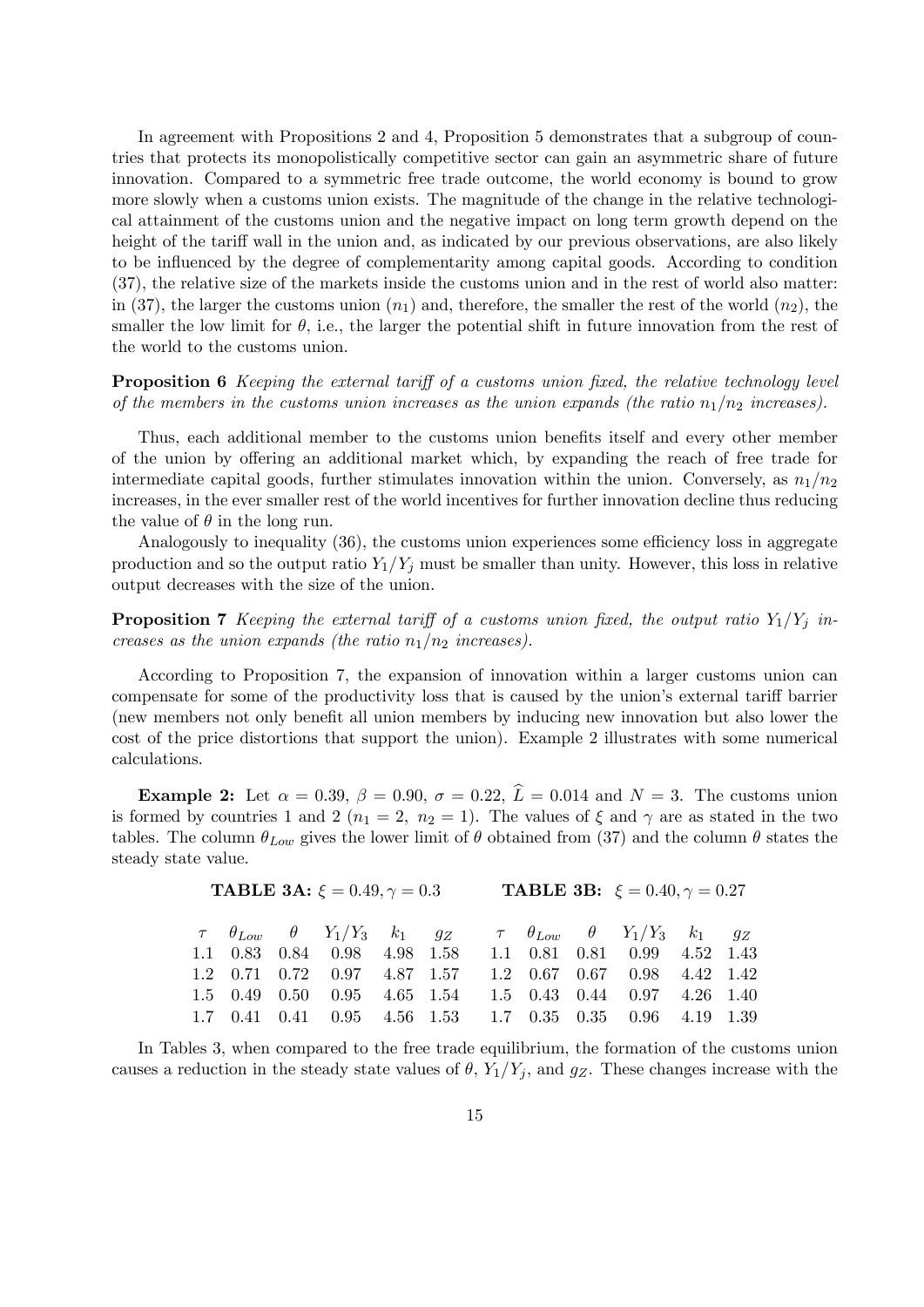external tariff of the customs union. Further, as suggested by Proposition 6 and 7, the customs union gains a larger advantage in the relative technology level and loses less in relative output  $(Y_1/Y_i)$ , when the union is larger  $(n_1 = 1$  in Tables 1 whereas  $n_1 = 2$  in Tables 3). Analogously to Tables 1, the effect on the technology level  $\theta$  is larger when the degree of technical compelementarity is smaller (Table 3b) and the reduction in  $Y_1/Y_j$  is somewhat smaller. Overall, the conclusions of Section 3.2.1 are being reinforced by Tables 3: the larger the customs union, either in terms of its effective size  $(L)$  or in terms of the numbers of members  $(n_1)$ , the more the union gains innovation share and the less it loses in relative aggregate output.

One may wonder whether the rate of long run growth is affected by the size of a customs union: does the expansion of a customs union necessarily imply a slowdown in growth? Tables 2 and 3 do not evince such an effect and, in general, the conclusion cannot be clear-cut. This is because the inclusion of additional members in a customs union is followed by two types of growth effects. First, by joining a customs union, a new member attains free access to markets where its exports previously were subject to a tariff. This new market access expands trade (trade creation) and, as a result, innovation becomes more profitable. Thus, the expansion of a customs union partly speeds up growth (growth creation). On the other hand, there is also a trade diversion effect because the new member country must raise tariffs against the rest of the world. This limits access to innovations developed in the rest of the world and causes a reduction in the profitability of innovation within the customs union; growth must therefore slow down (*growth diversion*). The relative size of the two opposite effects determines whether the expansion of a customs union raises or lowers growth in the long run.

Since the conditions obtained are complex, we do not state them here but Proposition 5 and the obtained conditions are consistent with the mixed empirical evidence of Berthelon (2004) and others regarding the growth implications of PTAs. While the formation of a customs union reduces long term growth when compared to the free trade outcome (Proposition 5), there is little reason to believe that the growth consequences of an additional country's joining an existing PTA should be uniformly positive or negative for any country in the short run or the world in the long run (Proposition 8). The overall impact depends on the relative magnitude of growth creating and growth diverting effects and these, in turn, depend on the size of the markets involved, the tariff barrier imposed by the PTA, and the reallocation of innovation that follows the adjustment in the PTA membership.<sup>17</sup>

Countries outside a customs union may retaliate by raising a tariff wall of their own. Suppose, as above, that countries  $1, 2, ..., n_1$  form a customs union (denoted by U) with an external tariff equal to  $\tau_U$  (> 1). Let countries  $(n_1 + 1), ..., N$  retaliate by forming a competing customs union with an external tariff  $\tau_R$  (> 1). This retaliation always improves the relative technology position of countries  $R$  but the effect on their relative aggregate output and long run growth are ambiguous.

**Proposition 8** Let customs union U impose an external tariff  $\tau_U$  (> 1), and let  $\tau_R$  ( $\geq$  1) be the external tariff of countries in customs union R. i) Then, at any  $\tau_U$ , the long run technology level of countries in customs union R is an increasing function of the retaliation,  $\tau_R$ . ii) The effect of a retaliatory tariff on the output ratio  $Y_1/Y_j$ ,  $j \in R$ , and the rate of long run growth are ambiguous.

That the competing customs union  $R$  gains in terms of its technology level by retaliating is not surprising in the light of Propositions 2 and 5. The retaliatory tariff raises profitability of innovation

 $17$ Berthelon (2004) found strong evidence supporting the importance of new market access as fostering country growth (the growth creation effect).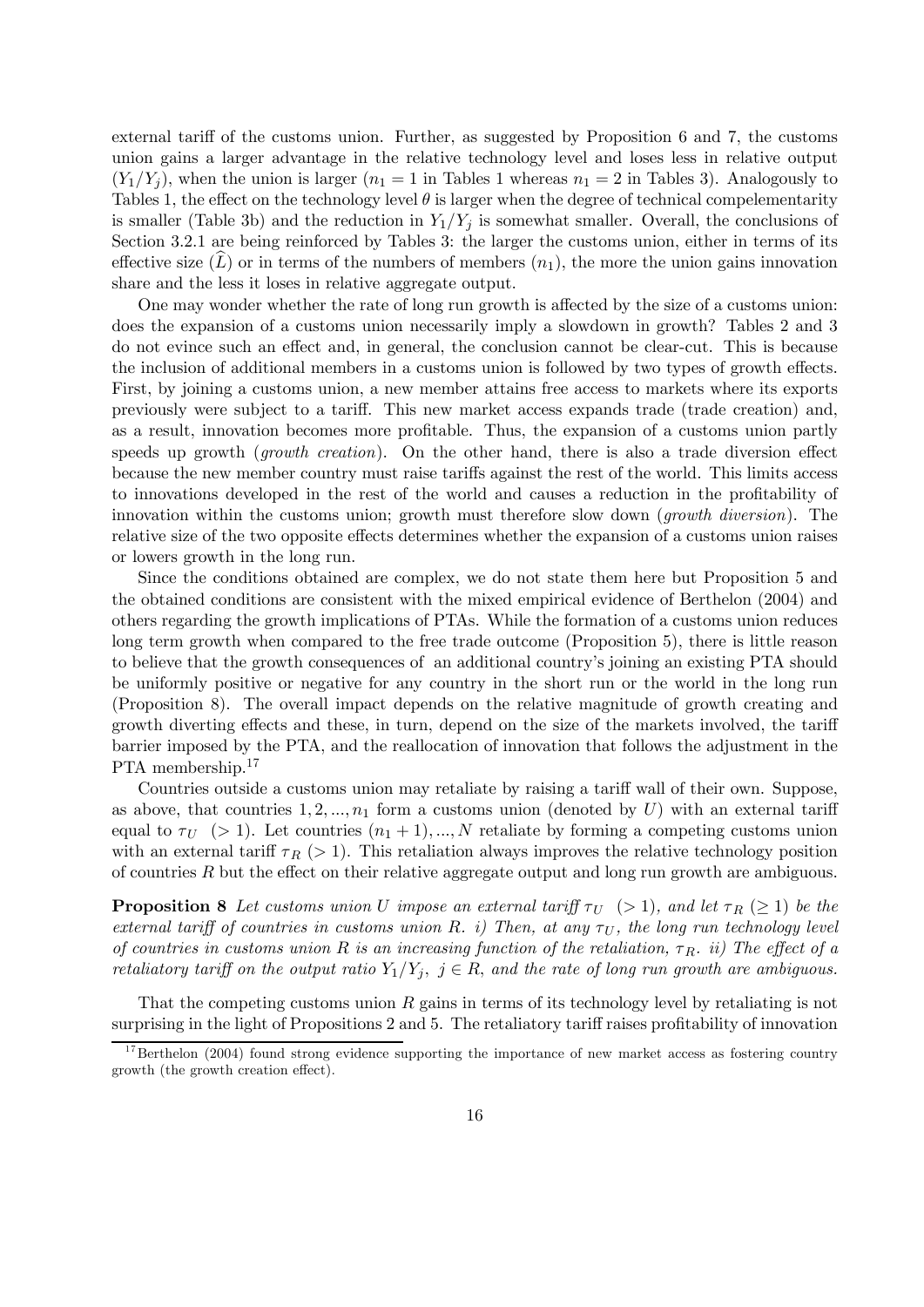in R and therefore attracts a larger proportion of future innovation there. The effect of the relative correction in the location of innovation on aggregate output remains uncertain, however. The effect of the retaliatory tariff on the long run steady state depends on the change in the growth multiplier  $k_1$  and this effect is also ambiguous. Example 3 offers some numerical experiments.

**Example 3a:** Let  $\alpha = 0.39$ ,  $\xi = 0.49$ ,  $\gamma = 0.3$ ,  $\beta = 0.90$ ,  $\sigma = 0.22$ ,  $\hat{L} = 0.014$  and  $N = 3$ . Customs union U is formed by countries 1 and 2 and union R consist of country 3 ( $n_1 = 2$ ,  $n_2 = 1$ ).

| <b>TABLE 4A:</b> $\tau_U \equiv 1.2$ |  |                                                                                 |  |  |  | <b>TABLE 4B:</b> $\tau_U \equiv 1.5$ |  |  |  |  |  |  |
|--------------------------------------|--|---------------------------------------------------------------------------------|--|--|--|--------------------------------------|--|--|--|--|--|--|
|                                      |  | $\tau_R$ $\theta$ $Y_1/Y_3$ $k_1$ $g_Z$ $\tau_R$ $\theta$ $Y_1/Y_3$ $k_1$ $g_Z$ |  |  |  |                                      |  |  |  |  |  |  |
|                                      |  | 1.0 0.72 0.97 4.87 1.57 1.0 0.49 0.95 4.65 1.54                                 |  |  |  |                                      |  |  |  |  |  |  |
|                                      |  | 1.1 0.78 1.01 4.69 1.55 1.1 0.54 1.00 4.46 1.52                                 |  |  |  |                                      |  |  |  |  |  |  |
|                                      |  | $1.2$ $0.84$ $1.05$ $4.55$ $1.53$ $1.2$ $0.58$ $1.03$ $4.32$ $1.50$             |  |  |  |                                      |  |  |  |  |  |  |
|                                      |  | 1.5 0.97 1.14 4.28 1.50 1.5 0.67 1.13 4.03 1.48                                 |  |  |  |                                      |  |  |  |  |  |  |

Example 3a expands the experiment of Table 3A: countries 1 and 2 comprise the customs union U but now country 3 that does not belong to U retaliates. In Table 4A, union U imposes the tariff  $\tau_U \equiv 1.2$  and in Table 4B the tariff is higher ( $\tau_U \equiv 1.5$ ). The first row of each table states the long run steady state values of  $\theta$ , Y<sub>1</sub>/Y<sub>3</sub>, and  $g_Z$ , without retaliation (this row is obtained from Tables 3). When the retaliatory tariff increases, the equilibrium level of innovation outside union U increases in both Tables 4 (Proposition 9 i)). Furthermore, the output ratio  $Y_1/Y_3$  monotonically increases with  $\tau_R$  and the long run growth rate decreases. These observations demonstrate that, at least in this numercial example, the distortionary impact of tariff  $\tau_R$  that works toward raising  $Y_1/Y_3$  and lowering  $g_Z$  is stronger than the opposite effect that comes about when the allocation of innovation among countries adjusts to a higher retaliatory tariff ( $\theta$  increases). Table 4B indicates that the higher union tariff has a considerable impact on the allocation of innovation  $(\theta$  is lower in Table 4B than in Table 4A (Proposition 5)) but the effects on the output ratio and long term growth appear much smaller. Example 3b offers a comparison in which the customs union  $U$  is smaller.

**Example 3b:** Let the model parameters be the same as in Tables 4 and let customs union  $U$ consist of country 1 only. Customs union  $R$  includes countries 2 and 3.

|  |                                                                                 |  | <b>TABLE 5A:</b> $\tau_U \equiv 1.2$ <b>TABLE 5B:</b> $\tau_U \equiv 1.5$ |  |  |  |  |  |
|--|---------------------------------------------------------------------------------|--|---------------------------------------------------------------------------|--|--|--|--|--|
|  | $\tau_R$ $\theta$ $Y_1/Y_3$ $k_1$ $g_Z$ $\tau_R$ $\theta$ $Y_1/Y_3$ $k_1$ $g_Z$ |  |                                                                           |  |  |  |  |  |
|  | 1.0 0.85 0.93 4.84 1.57 1.0 0.73 0.90 4.59 1.54                                 |  |                                                                           |  |  |  |  |  |
|  | 1.1 1.02 0.95 4.67 1.54 1.1 0.88 0.87 4.41 1.52                                 |  |                                                                           |  |  |  |  |  |
|  | 1.2 1.20 0.95 4.56 1.52 1.2 1.03 0.88 4.28 1.50                                 |  |                                                                           |  |  |  |  |  |
|  | $1.5$ $1.73$ $0.97$ $4.32$ $1.50$ $1.5$ $1.50$ $0.88$ $4.03$ $1.48$             |  |                                                                           |  |  |  |  |  |
|  |                                                                                 |  |                                                                           |  |  |  |  |  |

Tables 5 confirm the important role that the size of a customs union and its markets play in determining the impact of an PTA. Since union  $U$  is smaller in Tables 5 than in Tables 4, its tariff wall has much less effect on innovation in the rest of the world (the initial decline in  $\theta$  in Tables 5 is smaller than in Tables 4), and even a modest retaliation results in a significant correction in the equilibrum value of  $\theta$ . A small customs union is therefore much less likely to significantly gain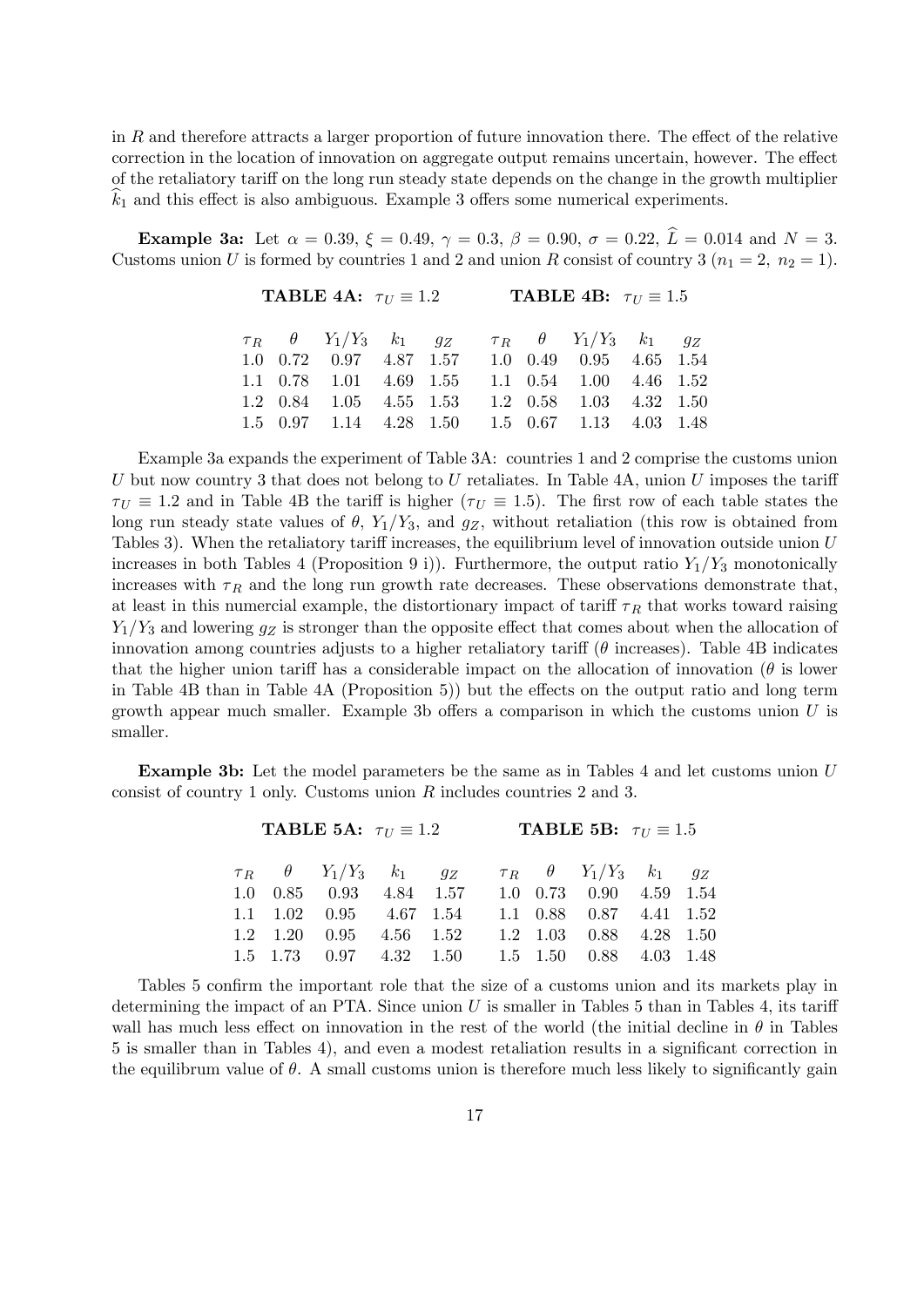in new innovation and, according to Tables 5, the cost in reduced relative output for the union remains even as the rest of the world retaliates  $(Y_1/Y_3 < 1$  in Tables 5 where as  $Y_1/Y_3$  significantly increases with retaliation in Tables 4). The growth solutions in Tables 5 are about the same as in Tables 4, showing a small improvement in growth when the customs union U is smaller.

Finally, we may interpret Examples 1-3 so as to consider the impact of unilateral and multilateral reductions of tariffs. In this model, unilateral tariffs and tariffs imposed by customs unions slow down growth, given that there is no retaliation (Proposition 4 and 5). Accordingly, *reductions* of unilateral or common tariffs in a customs union will speed up growth, assuming that no other distortions are present.<sup>18</sup> In Tables 2 and 3, there is little difference in the improvement of the long term growth rate as tariffs are reduced so that the number of countries participating in the tariff reduction does not appear to be significant. This changes in Tables 4 and 5 in which a customs union faces retaliation by the rest of the world. In both Tables 4 and 5, the increase in the steady state rate of growth is larger when both the union and retaliatory tariffs decline, i.e., a multilateral reduction of trade restrictions yields a larger boost in growth than a partial reduction. This conclusion is in the spirit of Rivera-Batiz and Xie (1992) who demonstrated, in a knowledgedriven model of innovation, that an increase in the number of countries participating in a tariff reduction increases the likelihood of the effect on growth being positive.

## 4 Heterogenous Learning Dynamics

In this section, we formulate adaptive learning dynamics to augment the description of the long run steady states in  $(21)-(24).<sup>19</sup>$ 

#### 4.1 Stability under Heterogenous Learning:

The process of learning dynamics comprises two components: i) the mapping from expectations to a temporary equilibrium, and ii) the learning rule that describes the updating of expectations based on the observed past.<sup>20</sup> Of these, the mapping from expectations to a temporary equilibrium is of the form

$$
T(g_{it}^e) = g_t, \quad i = 1, ..., N,
$$
\n(38)

where individual expectations for time period t,  $g_{i,t}^e$ , determine a temporary equilibrium value of growth,  $g_t$ <sup>21</sup> The mapping T is defined using the behavioral relationships contained in the model  $(21)-(24)$ .

Expectations are adjusted according to the learning rule

$$
g_{i(t+1)}^e = g_{it}^e + \gamma_{it}(g_t - g_{i(t+1)}^e), \quad i = 1, ..., N. \tag{39}
$$

By (39), decisionmakers apply similar learning rules to update expectations except that the gain parameters,  $\gamma_{it}$ , that indicate responsiveness expectations to earlier errors are allowed to vary by

<sup>&</sup>lt;sup>18</sup>As shown by Rivera-Batiz and Romer (1991) and Rivera-Batiz and Xie (1992), in a knowledge driven model of innovation, the rate of growth is not necessarily a monotonic function of a tariff distortion

 $19$ This discussion applies the structurally symmetric model of Section 3.2.

 $20$  See Evans and Honkapohja (2001) and Honkapohja and Mitra (2006).

<sup>&</sup>lt;sup>21</sup>All individuals within a country are assumed to hold the same expectations; thus,  $g_{i,t}^e$  in (38) are indexed by country i.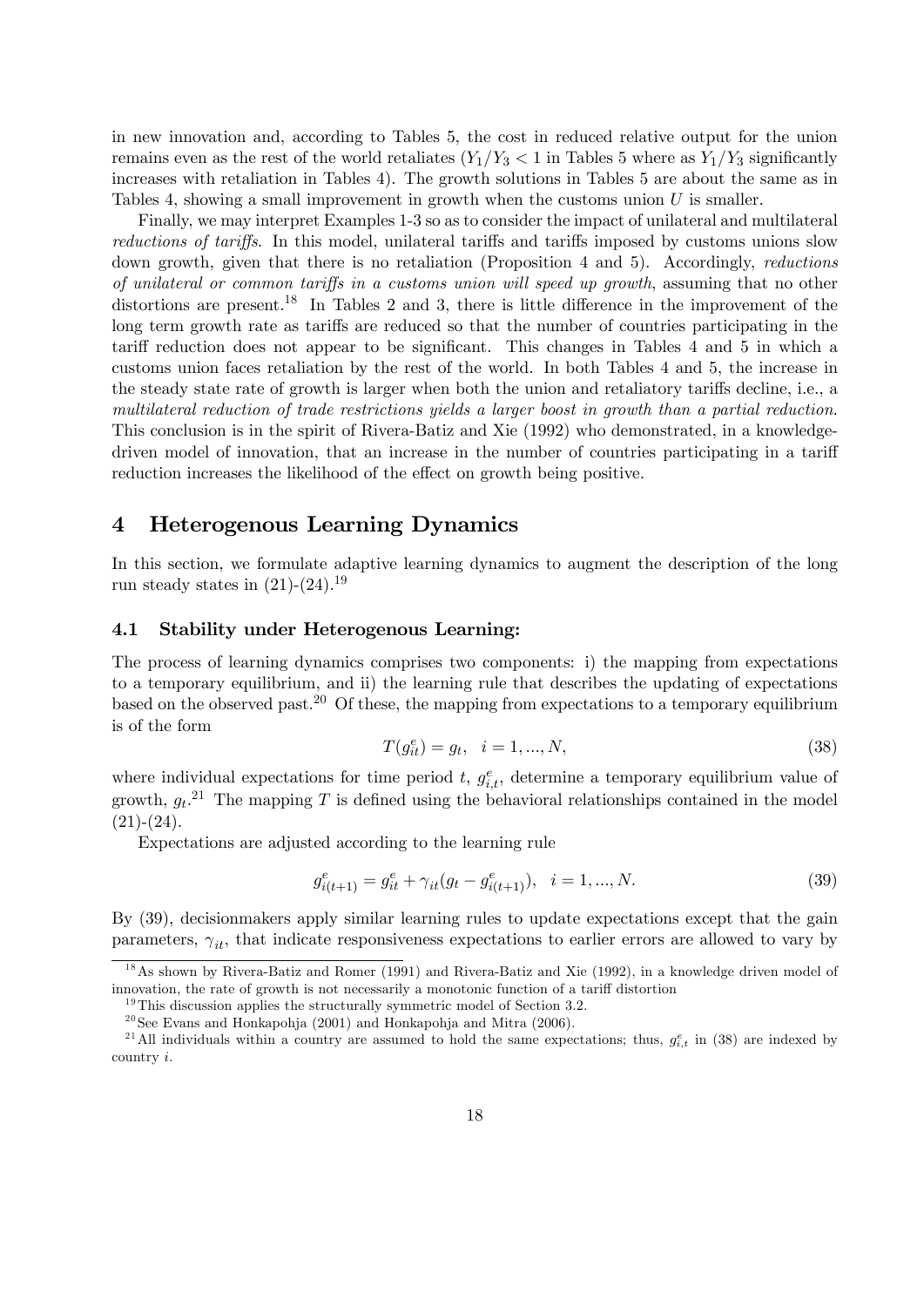individual and over time.<sup>22</sup> We assume that the gain sequences satisfy the regularity Assumption A in Honkapohja and Mitra  $(2006)$ <sup>23</sup> Together, equations (38) and (39) define a dynamic system for which the long run equilibria are the fixed points. Stability of the steady states under adaptive learning is determined by local stability of the system (38)-(39) near each fixed point.

In our present context, there are two representative learners: a country that is a member of a customs union U (country 1, say) and a country that remains outside the union (country 2, say). While it is natural to assume that countries in each group apply similar learning rules, learning heterogeity in the gain parameters between the country groups arises quite naturally as a feature of the open economy solutions. As shown by Pfajfar (2007), individuals differ in their ability to forecast economic conditions, and the speed of adjustment in expectations can significantly vary. Within our model, we interpret differences in the gain parameters,  $\gamma_{it}$ , as reflecting the level differences in technology attainment that characterize steady state solutions when policy or other asymmetries are present (the gain parameter is taken to be the lower the lower the level of innovation  $(\theta)$  in a country group).

For the present case the mapping  $(38)$  is constructed as follows. At time period t, producers in each country hold expectations about growth in the world economy; we denote these expectations by  $g_{1t}^e$  (for U) and  $g_{2t}^e$  (for the rest of the world). Based on expectations, firms project profitability of investment and make plans to invest in innovation and production of capital goods. Investment decisions are affected by expected productivity of aggregate production as well as this productivity affects return to investments and depends on future availability of capital goods. The investment plans of producers interact in the financial markets where the demand for aggregate capital determines a temporary equilibrium interest rate; this interest rate is consistent with expected zero profitability for innovation in all locations. In addition to the interest rate, the zero profit conditions also determine the temporary equilibrium solution for the technology level  $\theta$  in the rest of the world (we maintain the assumption that  $\theta_1 \equiv 1$ ). Modifying equation (23) to reflect expectations, we obtain two technology arbitrage conditions

$$
g_{it}^{e} = \left[1 + r_t - \Omega \widehat{k}_i(\theta, \tau) r_t^{\frac{\alpha}{\alpha - 1}} (\Gamma'(g_{it}^{e} - 1))^{\frac{1}{\alpha - 1}}\right]^{\frac{1 + \xi}{\xi}} \equiv F_i(g_{it}^{e}, r, \theta, \tau), \quad i = 1, 2. \tag{40}
$$

The growth multipliers  $\hat{k}_i$  in (40) attain equal values only at steady state solutions or if  $g_{1t}^e = g_{2t}^e$ . Given growth expectations,  $g_{1t}^e$  and  $g_{2t}^e$ , and trade policy of each representative country, equations (40) yield a unique temporary equilibrium solution for the interest rate,  $r_t(g_{1t}^e, g_{2t}^e, \tau)$  and the technology level,  $\theta(g_{1t}^e, g_{2t}^e, \tau)$ .

Consistent with the temporary value of the interest rate and using equation

$$
g_t = [\beta (1 + r_t (g_{1t}^e, g_{2t}^e, \tau)]^{1/\sigma} \equiv T(g_{1t}^e, g_{2t}^e, \tau), \tag{41}
$$

consumers choose how much to consume and the amount of consumption they forego; this determines the rate of growth at a temporary equilibrium in time period  $t$ , namely  $g_t$ . Combining the

 $22$  Learning rules (39) allow individuals to apply different econometric learning algorithms in real time. Within the present model, equation (39) includes both the recursive least squares and stochastic gradient updating rules (Honkapohja and Mitra (2006)). More generally, the gain sequence could include stochastic variation and random inertia by period; these extensions would not alter the results below.

<sup>&</sup>lt;sup>23</sup>These regularity conditions require that i)  $\gamma_{i,t} \leq K_i \gamma_t$  for some constant  $K_i > 0$ , ii)  $\sum_{t=1}^{\infty} \gamma_t = \infty$ ,  $\sum_{t=1}^{\infty} \gamma_t^2 < \infty$ , and iii) lim sup $(1/\gamma_{t+1} - 1/\gamma_t) < \infty$ . Thus, the gain parameters of individual learners are majored by a gain sequence  $\gamma_t$  that places less weight on observations farther in the past.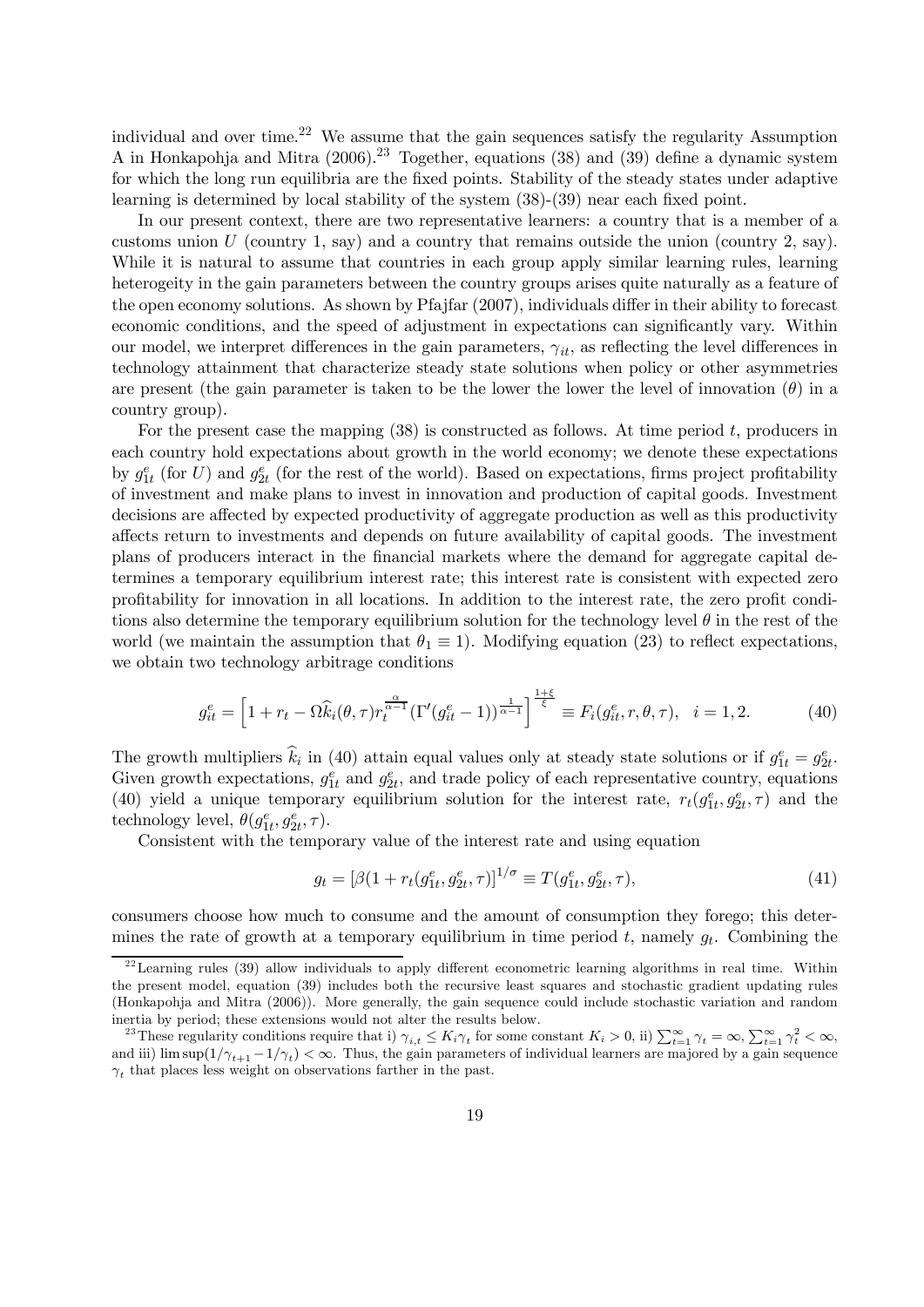behavior of producers and consumers as specified in  $(40)$  and  $(41)$ , we obtain the mapping T from expectations to realized growth.

Substitution of the  $T$  mapping (41) into the learning rule (39) yields a dynamic system that describes the adjustment in expectations over time:

$$
g_{1(t+1)}^e = g_{1t}^e + \gamma_{1t}(T(g_{1t}^e, g_{2t}^e, \tau) - g_{1t}^e), \tag{42}
$$

$$
g_{2(t+1)}^e = g_{2t}^e + \gamma_{2t}(T(g_{1t}^e, g_{2t}^e, \tau) - g_{2t}^e). \tag{43}
$$

From a set of initial expectations, the dynamics specified by equations (42)-(43) approach over time certain long run steady states and drift away from the vicinity of others. This classifies steady states as either stable or unstable under adaptive learning.

**Proposition 9** A steady state equilibrium,  $(r^*, g_Z^*)$ , that solves the model (21)-(24), is stable under adaptive learning if

$$
\mathcal{B} \equiv \left( \frac{\partial r_t(g^*, g^*)}{\partial g_{1t}^e} + \frac{\partial r_t(g^*, g^*)}{\partial g_{2t}^e} \right) - \frac{\partial r_{cons}(g^*)}{\partial g_t} < 0,\tag{44}
$$

where the partial derivatives  $\partial r_t(g^*,g^*)/\partial g_{1t}^e$  and  $\partial r_t(g^*,g^*)/\partial g_{2t}^e$  are obtained from (40) (technology arbitrage conditions) and the partial derivative  $\partial r_{cons}(g^*)/\partial g_t$  from (41) (the CC curve), respectively. A steady state equilibrium is unstable if  $\mathcal{B} > 0$ .

Stability condition (44) requires that the aggregate reaction of the market interest rate to expected growth in the two countries is smaller than the interest rate response to a change in growth that arises from consumer behavior. As in the case of autarky, the last term in (44) that corresponds to the consumer response can be intereted as the slope of the CC curve at a steady state. However, the first bracketed term that gives the interest rate reaction to growth, taking into account the adjustment in the technology level  $(\theta)$ , is not equal to the slope of a TT curve such as in Figure 1 at a steady state because the short run responses of the growth multipliers  $k_1$  and  $k_2$ to a change in  $\theta$  can differ even at a long run equilibrium. Accordingly, the bracketed expression in (44) must be regarded as the slope of a short run aggregateTT curve that gives the aggregate short run reaction in the interest rate to all growth expectations; by (44), for stability under adaptive learning, the slope of the aggregate TT curve must be smaller than the slope of the CC curve.

#### 4.2 Short Run Adjustment and Growth:

The nature of the short run adjustment process from one steady state toward another is also of interest. Figure 5a illustrates the short run adjustment following a reduction in the tariff imposed by the customs union (country 1).<sup>24</sup> This change of trade policy is expansionary and so, given the initial steady state at  $(r_0, q_0)$  with  $\tau_0 > 1$ , the subsequent long run equilibrium will exhibit higher growth and, by Proposition 2, the technology level variable  $\theta$  will also increase  $(\theta_0 < 1$  at the initial equilibrium so that the customs union is the initially more technologically advanced country group). To analyze short run changes we refer to the various TT curves in the figure.

 $^{24}$ We continue to assume, for simplicity, that the rest of the world remains passive.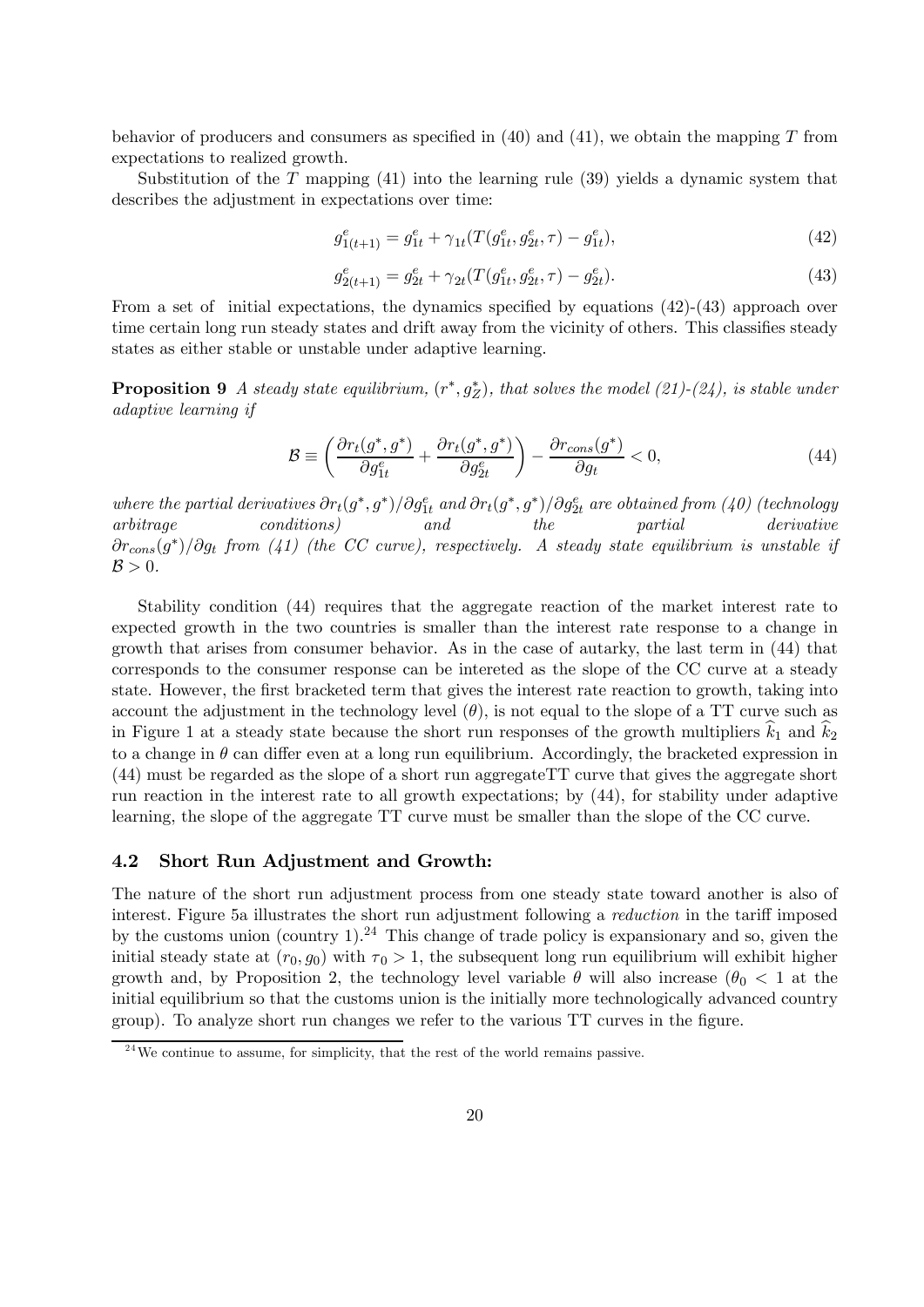Curves  $TT_1(\theta_0, \tau)$  and  $TT_2(\theta_0, \tau)$  show the effect of the tariff reduction on the profitability calculations of producers in each group of countries, keeping the technology level variable fixed at its initial value  $\theta_0$  (these curves are obtained from (40) after adjusting the tariff to its post-reform value,  $\tau$ ). Assuming that the initial growth expectation of producers in country 2 equals  $g_{2t}^e = g_0$ , we obtain the corresponding expected interest rate,  $r_{2t}$ , along  $TT_2(\theta_0, \tau)$ ; similarly, given  $g_{1t}^e > g_0$ , we obtain  $r_{1t}$  using  $TT_1(\theta_0, \tau)$ . If the interest rate at the temporary equilibrium,  $r_t$ , takes the value shown in the figure, the adjustment of the technology level in time period  $t$  shifts the two TT curves to the positions labeled  $TT_1(\theta_t, \tau)$  and  $TT_2(\theta_t, \tau)$ , respectively, and thus  $\theta_t > \theta_0$ . Then, following the adjustment of expectations to  $g_{1(t+1)}^e$  and  $g_{2(t+1)}^e$ , say, we can apply curves  $TT_1(\theta_t, \tau)$ and  $TT_2(\theta_t, \tau)$  to attain the expected  $r_{1(t+1)}$  and  $r_{2(t+1)}$  (shown by points b and a in Figure 5a); thus the temporary equilibrium in time period  $(t + 1)$  features  $r_{t+1} > r_t$ ,  $g_{t+1} > g_t$ , and  $\theta_{t+1} > \theta_t$ .

The notion of a temporary equilibrium implies that the short run rates of technology growth differ for the two learners, i.e., even as the world capital stock grows at rates  $g_t$  and  $g_{t+1}$  over the two time periods, the temporary realized rates of growth for the two country groups differ. This occurs because the short run adjustment of the aggregate economy includes dynamic changes in technology level; e.g., in Figure 5a, the fact that  $\theta_{t+1} > \theta_t > \theta_0$  implies that innovation must advance faster in countries outside the customs union than in those in it. In other words, in Figure 5a, there are two growth clubs, the customs union and the rest of the world; within each club, short run growth experience is shared but, across groups, short term growth performance varies (in Figure 5a, the rest of the world continues to catch up with the previously more advanced group).

The length of time that differences in relative growth persist between growth clubs depends in a complicated manner on the learning dynamics and the shifs in the producers' profit calculations that occur as the aggregate economy transitions toward a new steady state. In Figure 5a, the short run growth advantage of the rest of the world lasts for at least two time periods because the producers outside the customs union expect a large improvement in profitability as the tariff reduction is undertaken (the expected return for investment  $(r_{2t})$  in country 2 is very high, given  $\tau$  and  $g_{2t}^e$ ) and their expectations for future growth sufficiently respond to a positive growth surprise  $(g_t > g_{2t}^e)$  to maintain the growth momentum. If learning dynamics in the rest of the world are slower (the gain parameter  $\gamma_{2t}$  is low), the same outcome may not occur. If, for example, producers in country 2 exhibit complete inertia by which  $g_{2(t+1)}^e = g_{2t}^e = g_0$ , then, in Figure 5a,  $r_{2(t+1)} = r_t < r_{1(t+1)}$  and thus  $\theta_{t+1} < \theta_t$ , i.e., the period of faster technological growth in the rest of the world is interrupted by at least one period of relatively slow growth during which the technological lead of the customs union widens. Slow growth could last several time periods if the adjustment in expectations is sufficiently asymmetric in the two country groups.

Periods of relatively slow growth can also arise because of changes in the producer's expected return calculations. As shown in Figure 5c, the immediate reaction to a tariff reduction in the customs union may be a slowdown (not an increase) in innovation in the rest of the world. The initial growth expectations in Figure 5c are similar to those in Figure 5a, but the relative increase in expected returns to investment in country 2 is smaller (curve  $TT_2(\theta_0, \tau)$  is located above, but rather close to, curve  $TT_1(\theta_0, \tau)$ ). Then, given  $g_{1t}^e$  and  $g_{2t}^e$ ,  $r_{1t} > r_{2t}$  and so the temporary equilibrium in period t must be such that  $\theta_t < \theta_0$ , i.e., the pace of innovation in the customs union exceeds that of the rest of the world. Expressions for the growth multipliers  $k_1$  and  $k_2$  in (40) indicate that the paradoxical outcome of Figure 5c is more likely to occur if the initial tariff is low so that the initial technological lead of the customs union is not very wide. Conversely, Figure 5a is more likely when the initial tariff of the customs union is high and the initial technology level of the rest of the world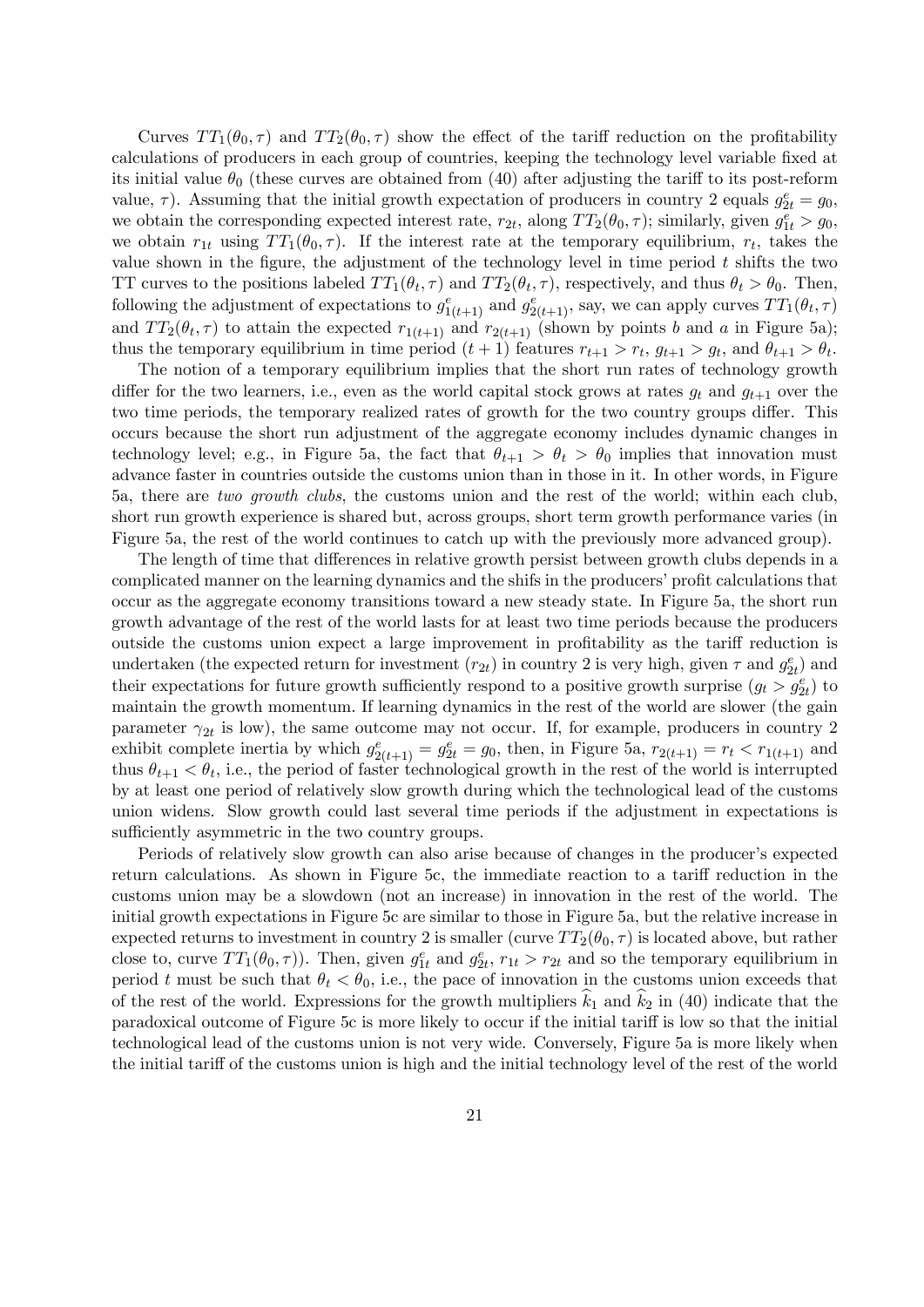is low (see Appendix 4).

Several observations can be obtained using Figures 5. First, even if, in this model, countries experience a common rate of growth at each long run steady state, their growth experiences in the short run need not be the same and, second, transition dynamics do not necessarily yield a monotonic sequence of changes toward a new steady state.

Third, heterogeneities in structural parameters (here, tariff policy) are a cause of both long run income clubs and short run growth clubs. In the above examples, asymmetry of tariff policy identifies the members of the customs union and the rest of the world, and these policy induced country groups form the two subsequent income and growth clubs. While the growth clubs are transitory in the sense that the relative growth performance of the two groups may vary over time, monotonic sequences of persistent growth differences may also appear. Also, because of the transitory nature of short run growth clubs, there is no fixed correlation between the technology levels of two clubs and their relative short run growth rates: the countries in which the relative level of innovation in low (above, the rest of the world) do not necessarily experience faster growth in innovation in the short run.

Fourth, heterogeneity in initial expectations and learning can be sources of growth surprises. As shown above, a slow pace of learning can cause of further innovation set-backs in the short run even as a country's long run growth prospects are positive (Figure 5a); in Figure 5c, low initial expectations  $(g_{2t}^e < g_{1t}^e)$  sufficiently reduce the expected return for investment  $(r_{2t} < r_{1t})$  so that the rate of short run growth in the rest of the world is lower than in the customs union. Further, heterogeneity in expectations and learning may be consequences of economic policy. Specifically, if low levels of technological attainment negatively impact the speed of learning as suggested by empirical evidence, then the inertia in expectations that slows down growth in the rest of the world (Figure 5a) may well reflect the relative technology position of this country group induced by the establishment of the customs union  $(\theta_0 < 1$  because  $\tau_0 > 1$ ).

Analogous conclusions apply in the case of a tariff increase (establishment of a customs union or an increase in the union tariff). In the long run, the customs union will attain a technological lead position and steady state growth will be slower. But, the customs union is also likely to experience a short run boost in growth relative to the rest of the world (assuming that the temporary equilibria involve a decreasing  $\theta$  sequence) and, depending on growth expectations and changes in firms' expected profitability, such asymmetric growth may persist for a considerable time period. Other details of the union policy may also be important because the shifts in the profitability of investment (the TT curves) are determined by the growth multipliers  $k$  and these depend on the height of the tariff wall and the size of the customs union (the number fo countries in the union and outside it).

## References

- [1] Alesina, A. and F. Giavazzi (2006), The Future of Europe: Reform or Decline, MIT Press.
- [2] Baldwin, R., A. Venables (1995), "Regional Economic Integration", in Handbook of International Economics, Vol. III, G. Grossman and K. Rogoff (eds.), Elsevier.
- [3] Baldwin, R., P. Martin and G. Ottaviano (2001), "Global Income Divergence, Trade, and Industrialization: The Geography of Growth Take-Offs", Journal of Economic Growth 6, 5-37.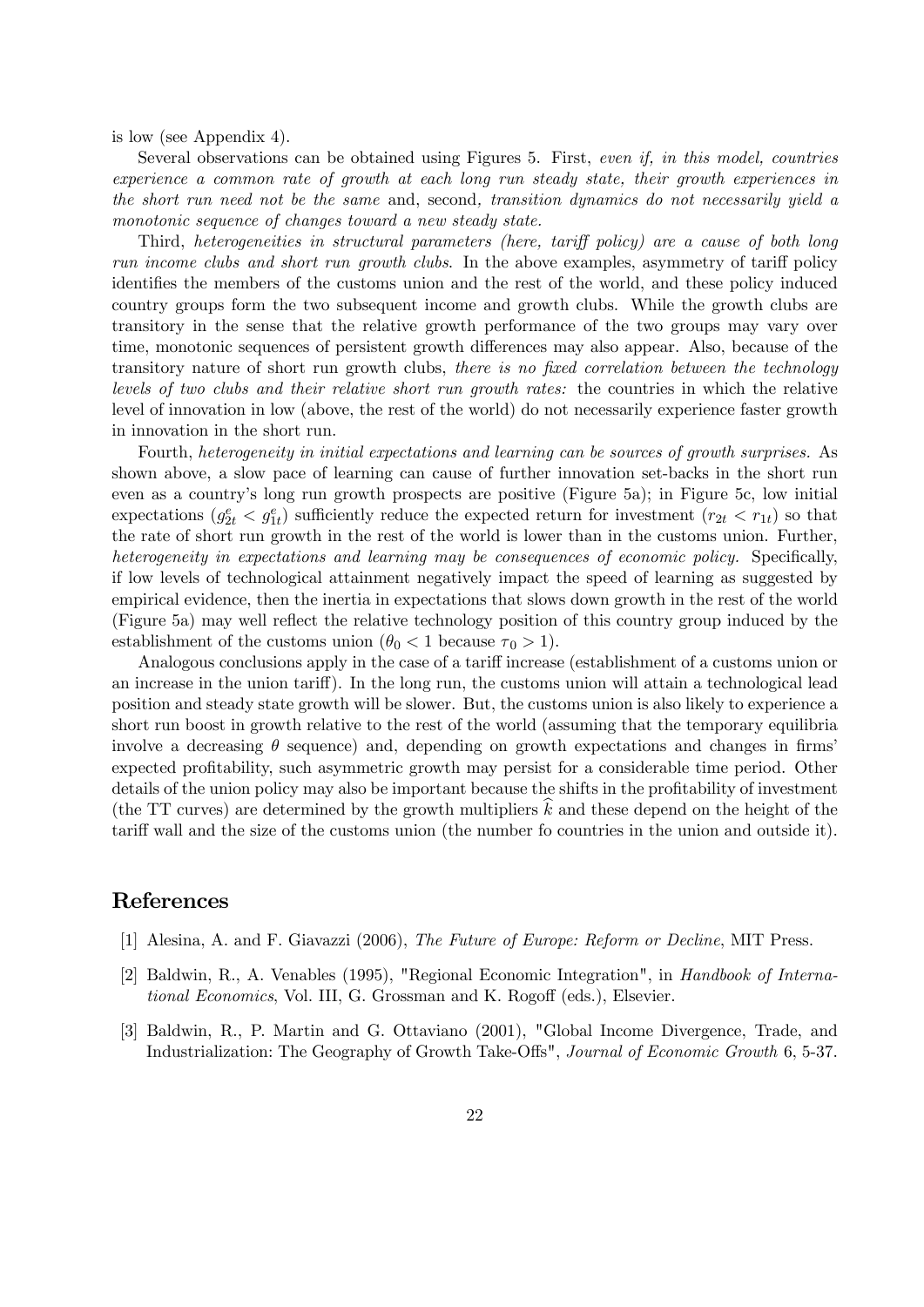- [4] Bhagwati, J., D. Greenaway and A. Panagariya (1998), "Trading Preferentially: Theory and Policy", Economic Journal 108, 1128-1148.
- [5] Berthelon, M. (2004), "Growth Effects of Regional Integration Agreements", Central Bank of Chile Working Paper No. 278, December.
- [6] Caselli, F. and W. Coleman II (2006), "The World Technology Frontier", American Economic Review 96, 3, 499-522.
- [7] Evans, G., S. Honkapohja and P. Romer (1998), "Growth Cycles", American Economic Review 88, 495-515.
- [8] Evans, G. and S. Honkapohja (2001), Learning and Expectations in Macroeconomics, Princeton University Press.
- [9] Grossman, G. and E. Helpman (1991), Innovation and Growth in the Global Economy, MIT Press.
- [10] Honkapohja, S. and A. Turunen-Red (2002), "Complementarity, Growth, and Trade", Canadian Journal of Economics 35, 3, 495-516.
- [11] Honkapohja, S. and K. Mitra (2006), Learning Stability in Economies with Heterogenous Agents", Review of Economic Dynamics 9, 284-309.
- [12] Kali, R., F. Mendez and J. Reyes (2007), "Trade Structure and Economic Development", Journal of International Trade and Economic Development 16, 2, 245-269.
- [13] Limao, N. (2006), "Preferential Trade Agreements as Stumbling Blocks for Multilateral Trade Liberalization: Evidence for the United States", American Economic Review 96, 3, 896-914.
- [14] Pfajfar, D. (2007), "Asymmetries in Inflation Expectation Formation Across Demographic Groups", Department of Economics, Cambridge University.
- [15] Prittchet, L. (2000), "Understanding Patterns of Economic Growth: Searching for Hills among Plateaus, Mountains, and Plains", World Bank Economic Review 14, 2, 221-250.
- [16] Prittchet, L. (2006), "The Quest Continues", Finance and Development 43, 1, March.
- [17] Rivera-Batiz, L. and P. Romer (1991), "International Trade with Endogenous Technological Change", European Economic Review 35, 971-1004.
- [18] Rivera-Batiz, L. and D. Xie (1992), "GATT, Trade, and Growth", American Economic Review 82, 2, 422-427.
- [19] Walz, U. (1997), "Growth and Deeper Regional Integration in a Three-Country Model", Review of International Economics 5,4, 492-507.
- [20] Walz, U. (1999), Dynamics of Regional Integration, Physica-Verlag (Springer).
- [21] Waugh, M. (2007), "International Trade and Income Differences", Department of Economics, University of Iowa.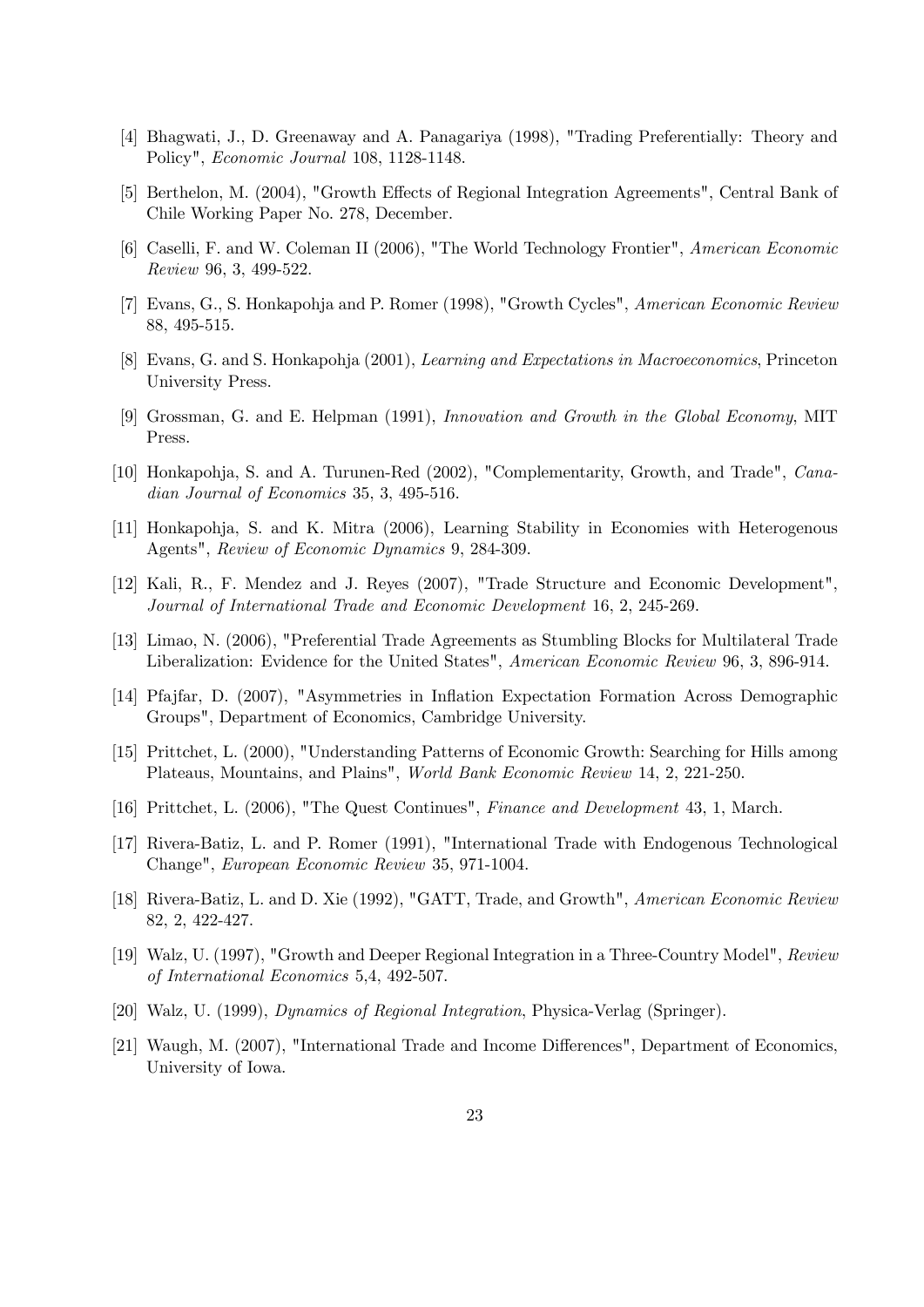[22] The World Bank (The International Bank for Reconstruction and Development) (2005), Global Economic Prospects: Trade, Regionalism and Development, Washington, D.C.





**FIGURE 2b: Autarky Steady States**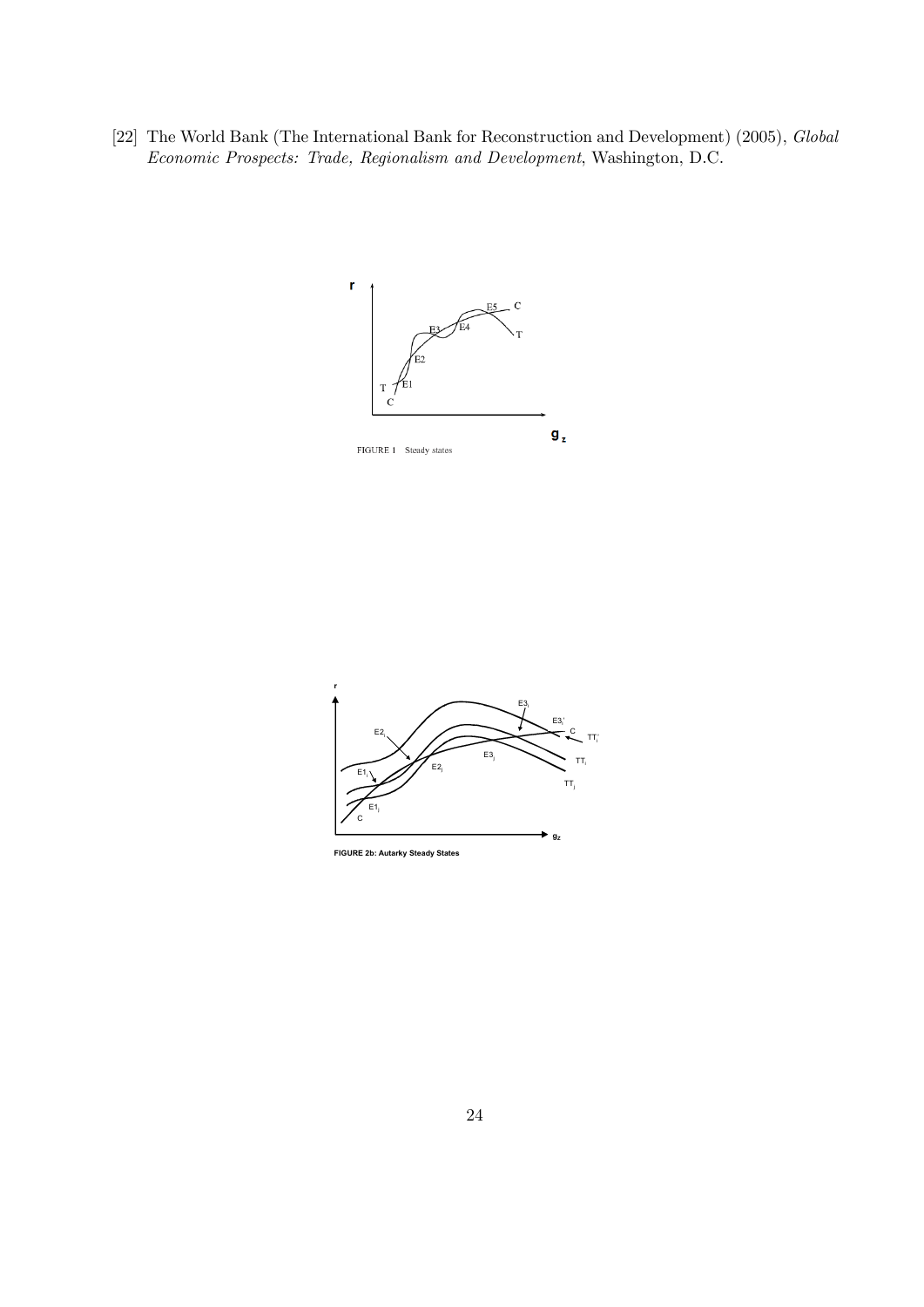

**FIGURE 3: Unilateral Tariff and Growth**



Short run adjustment with a Owo-Period Growth Club ( $\tau$  reduction)